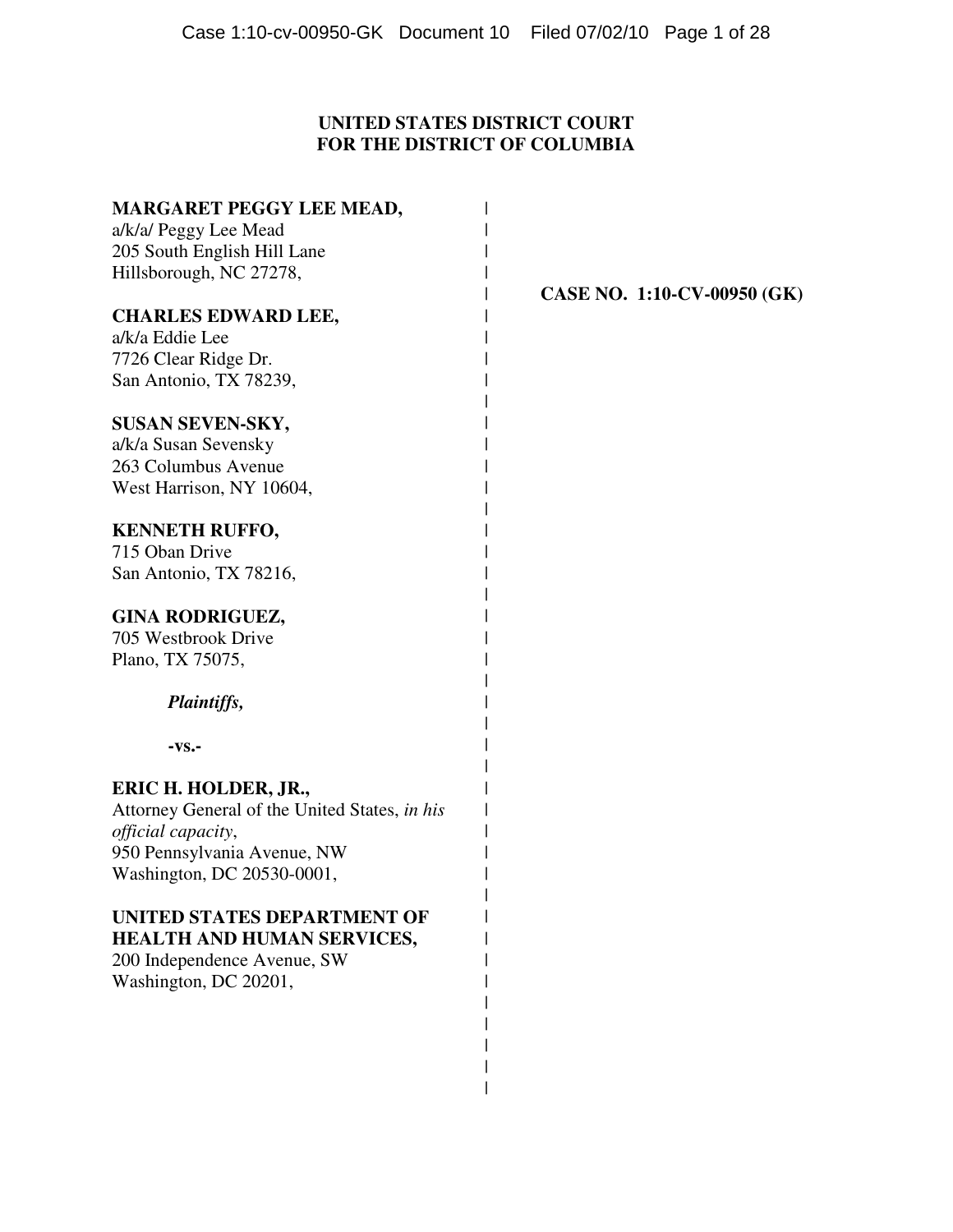| <b>KATHLEEN SEBELIUS,</b>                       |  |
|-------------------------------------------------|--|
| Secretary of the United States Department of    |  |
| Health and Human Services, in her official      |  |
| capacity,                                       |  |
| 200 Independence Avenue, SW                     |  |
| Washington, DC 20201,                           |  |
| UNITED STATES DEPARTMENT OF                     |  |
| THE TREASURY,                                   |  |
| 1500 Pennsylvania Avenue, NW                    |  |
| Washington, DC 20220,                           |  |
| TIMOTHY F. GEITHNER,                            |  |
| Secretary of the Treasury of the United States, |  |
| in his official capacity,                       |  |
| 1500 Pennsylvania Avenue, NW                    |  |
| Washington, DC 20220,                           |  |
| Defendants.                                     |  |
|                                                 |  |
|                                                 |  |
|                                                 |  |

# **FIRST AMENDED COMPLAINT FOR DECLARATORY AND INJUNCTIVE RELIEF**

 Plaintiffs Margaret Peggy Lee Mead, Charles Edward Lee, Susan Seven-Sky, Kenneth Ruffo, and Gina Rodriguez, by and through their undersigned counsel, bring this First Amended Complaint, as a matter of course pursuant to Fed. R. Civ. P. 15(a), against the above-named Defendants, their officers, agents, servants, employees, and successors in office, and in support thereof allege the following on information and belief:

# **I. INTRODUCTION**

1. Plaintiffs bring this action seeking a declaration pursuant to 28 U.S.C. §§ 2201- 2202 that certain provisions of the Patient Protection and Affordable Care Act, 111 Pub. L. No. 148, 124 Stat. 119, 111th Cong., 2d Sess., Mar. 23, 2010, as amended by the Health Care and Education Reconciliation Act, 111 Pub. L. No. 152, 124 Stat. 1029, 111th Cong., 2d Sess., Mar.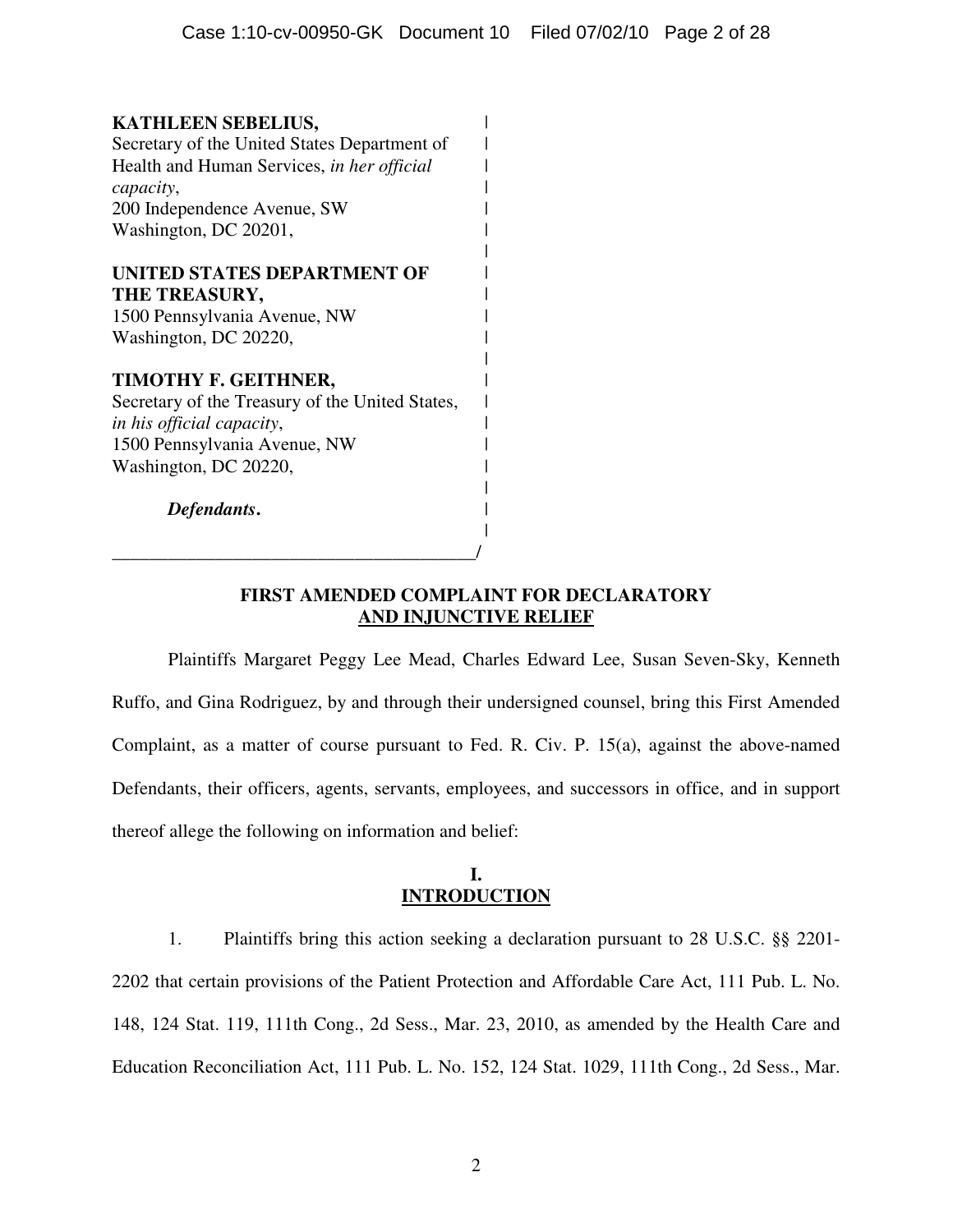### Case 1:10-cv-00950-GK Document 10 Filed 07/02/10 Page 3 of 28

30, 2010 (hereafter "Patient Protection and Affordable Care Act" or "Act"), are unconstitutional on their face, and to obtain injunctive relief against enforcement of those provisions, which require individual Americans to purchase an approved health insurance policy (known as the "individual mandate").

2. Unless Plaintiffs purchase minimum health insurance coverage, as mandated by the Act, they will be subject to annual "shared responsibility payments" to the government. Through 2020, Plaintiffs will be required to pay, *at a minimum*, a total of \$27,265 in shared responsibility payments for their lack of minimum essential coverage (\$11,685 for Plaintiff Rodriguez on behalf of herself and her household, and \$3,895 each for Plaintiffs Mead, Lee, Seven-Sky, and Ruffo).

3. The total amount of shared responsibility payments that Plaintiffs must prepare themselves to pay through 2020 *may be greater* than \$27,265 depending upon their income levels during each taxable year and cost of living adjustments. Furthermore, the government will continue to require Plaintiffs' households to make shared responsibility payments in 2021 and beyond.

4. Plaintiffs are presently and concretely harmed by the Act because they are compelled to adjust their fiscal affairs now to prepare themselves to pay thousands of dollars over the next several years as required by the individual mandate and the separate shared responsibility payment provisions.

5. Health insurance contracts deal with a particular set of risks over a set period of time that may, or may not, materialize, and both parties take a calculated risk based on the uncertainty of future events. A determination that the individual mandate is unconstitutional months or years *after* numerous individuals have involuntarily entered insurance contracts would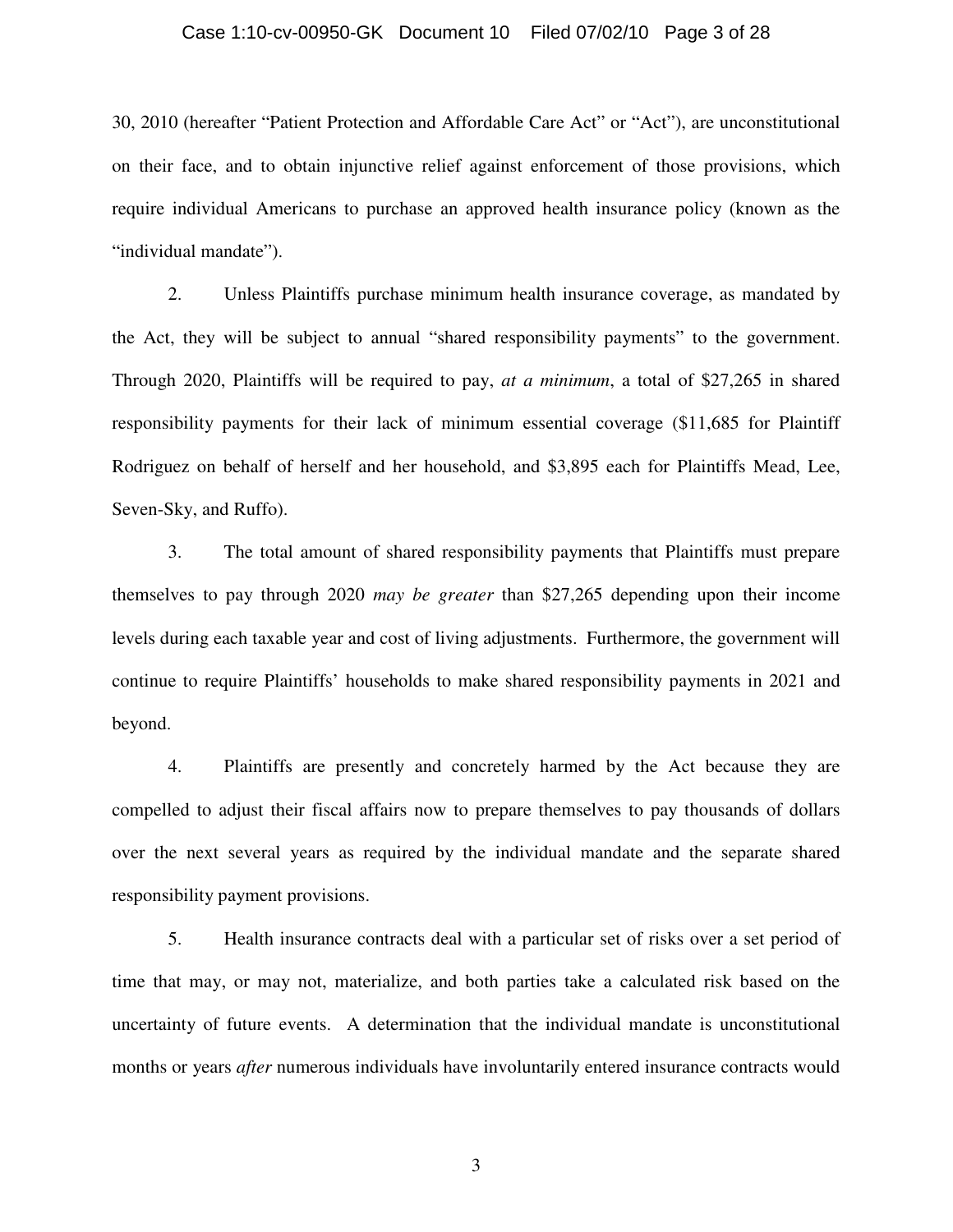### Case 1:10-cv-00950-GK Document 10 Filed 07/02/10 Page 4 of 28

leave both the individuals and the insurance companies without an effective remedy. Individuals who, in hindsight, received more benefits than they paid to the company during the life of the contract would want their policies upheld, while individuals who, in hindsight, paid more to the company than they received in benefits during the life of the contract would want their policies invalidated. Allowing the validity of the individual mandate to be determined before individuals are required to purchase health insurance policies will ensure that all persons injured by it will be made whole should a court hold it invalid.

6. The Act's individual mandate, along with the imposition of shared responsibility payments for failing to buy and maintain qualifying health insurance, exceeds the power of Congress under Article I of the Constitution of the United States and is, therefore, unconstitutional and cannot be enforced.

7. The Act also violates the rights of Plaintiffs Mead, Lee, and Seven-Sky as set forth in the Religious Freedom Restoration Act of 1993 (RFRA), 42 U.S.C. § 2000bb *et seq.*

### **II. JURISDICTION AND VENUE**

8. This is an action arising under the United States Constitution, 42 U.S.C. § 2000bb *et seq.*, and 28 U.S.C. §§ 2201-2202 seeking declaratory and injunctive relief to cure deprivations of the federal rights of Plaintiffs, which have been and will be violated by Defendants. This Court has jurisdiction under 28 U.S.C. §§ 1331 and 1346.

9. Venue is appropriate in this Court, pursuant to 28 U.S.C. § 1391(e), because a substantial part of the acts giving rise to Plaintiffs' claims have occurred in the District of Columbia and because Defendants reside in the District of Columbia.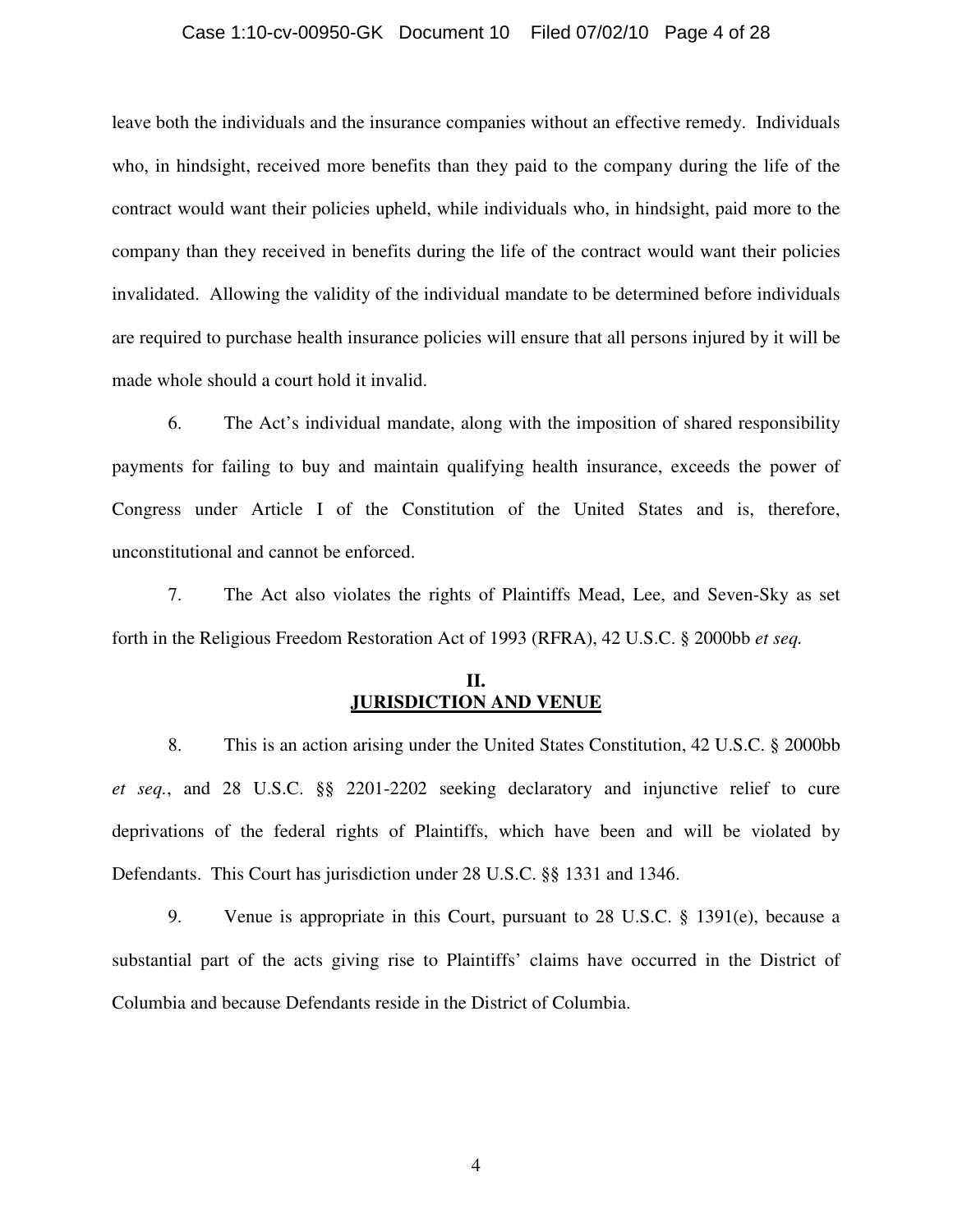# **III. PARTIES**

## **PLAINTIFFS**

## Plaintiff Margaret Peggy Lee Mead

10. Plaintiff Margaret Peggy Lee Mead, also known as Peggy Lee Mead, is a United States citizen, a resident of the State of North Carolina, and a federal taxpayer.

11. Mead is sixty-two years of age and is not eligible for Medicare. When she is eligible for Medicare, she will not enroll in it. She does not qualify for Medicaid.

12. Mead is single, self-employed, and also works part-time. She is generally in good health.

13. Mead could afford health insurance coverage, but she has elected not to purchase such insurance and desires not to do so now or in the future. She is not covered by anyone else's health insurance. She has not had health insurance for approximately eighteen years.

14. Mead does not qualify for any of the exemptions under the Act, and it is highly likely that she will not be exempted from the individual mandate over the next several years. She strongly objects to being required by the Act to either buy minimum essential coverage or pay an annual shared responsibility payment.

15. Mead believes in trusting in God to protect her from illness or injury, and to heal her of any afflictions, no matter the severity of the health issue, and she does not need, or want to be forced to buy, health insurance coverage.

16. In addition, Mead has a sincerely held religious belief that God will provide for her physical, spiritual, and financial well-being. Being forced to buy health insurance conflicts with Mead's religious faith because she believes that she would be indicating that she needs a backup plan and is not really sure whether God will, in fact, provide for her needs.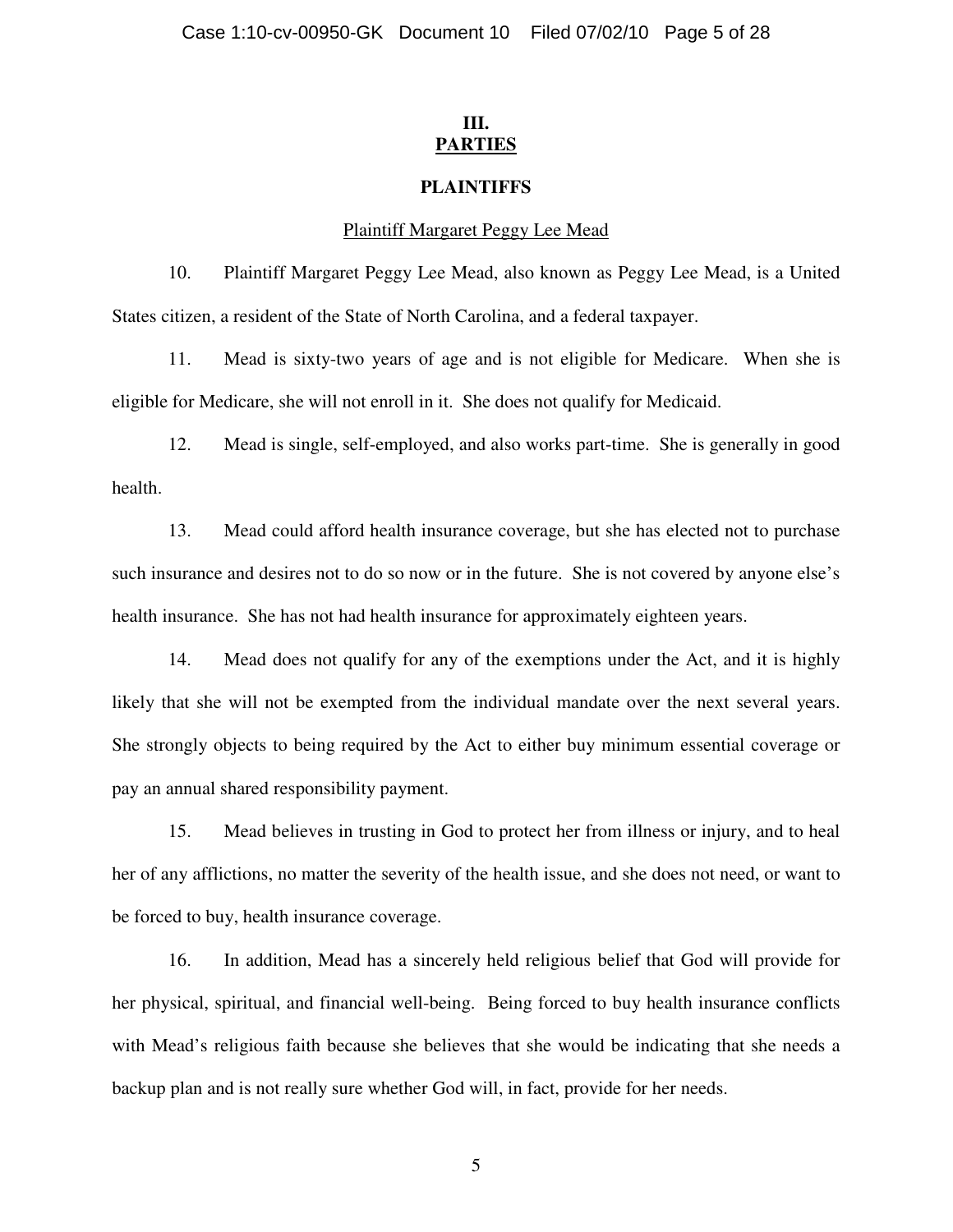### Case 1:10-cv-00950-GK Document 10 Filed 07/02/10 Page 6 of 28

17. Mead also strongly believes that the federal government lacks the authority to force her to buy a health insurance policy or any other good or service.

18. Because Mead believes in relying on God to preserve her health and provide for her physical, spiritual, and financial needs, and objects to participation in the health insurance system, the Act imposes direct and substantial religious and financial burdens upon Mead by requiring her to either 1) purchase and maintain minimum essential coverage, without any consideration of her individual needs, Christian faith, and financial situation, or 2) pay an annual shared responsibility payment.

19. Although Mead strongly opposes being mandated to purchase minimum essential coverage as well as being penalized for failing to do so, she views being forced to pay the annual shared responsibility payment as the lesser of two evils from a religious and financial standpoint. Therefore, she will be forced to pay—under strong objection—the annual shared responsibility payment.

20. As a direct result of the Act's inevitable impact upon Mead's finances and lifestyle, she is compelled to adjust her finances now, by setting aside money, and will continue to do so, to pay the annual shared responsibility payment. As a result, she will be unable to use that money for other purposes now, such as discretionary spending, charitable donations, or paying debts, and will have to adjust her lifestyle accordingly, all of which will unjustly and adversely burden her and continue to do so while the Act is in existence, and either is threatened to be enforced, or is enforced against her.

21. Under the shared responsibility payment provisions of the Act, Mead will be required to pay, at a minimum, \$3,895 to the Government through 2020 for her lack of minimum essential coverage (a minimum shared responsibility payment of \$95 in 2014, \$325 in 2015,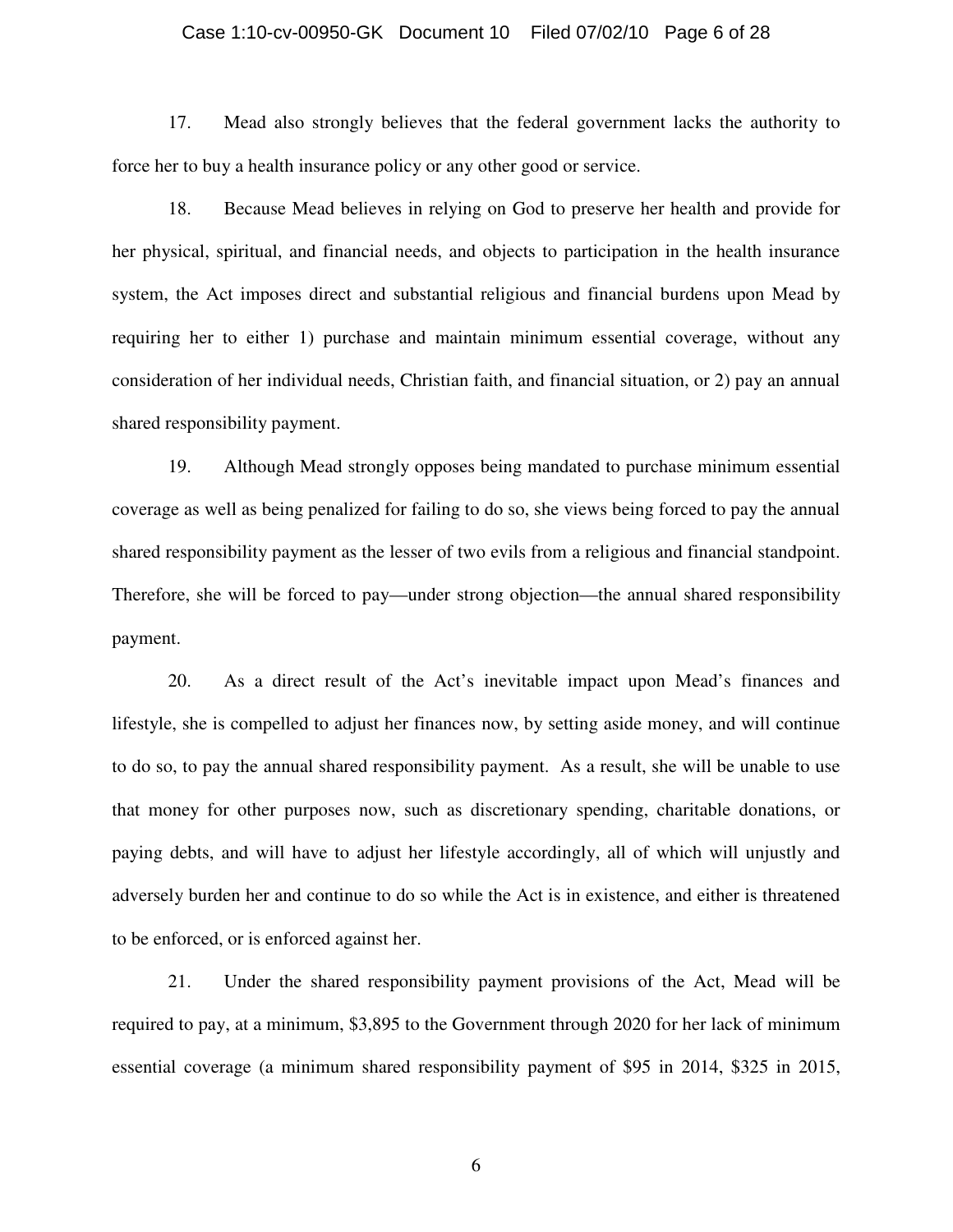### Case 1:10-cv-00950-GK Document 10 Filed 07/02/10 Page 7 of 28

\$695 in 2016, and \$695 or greater in 2017 or later). The total amount of shared responsibility payments that the government will require Mead to pay through 2020 *may be greater* depending upon her income levels during each taxable year, and Mead will be required to continue making shared responsibility payments in 2021 and beyond.

22. As a direct and proximate result of the Act, Mead is concretely and continuously harmed by both the specter of the inevitable enforcement of the Act against her—through either a coerced commercial transaction or a shared responsibility payment—and also the need to currently arrange her fiscal affairs now to prepare herself to pay thousands of dollars over the next several years as required by the individual mandate.

### Plaintiff Charles Edward Lee

23. Plaintiff Charles Edward Lee, also known as Eddie Lee, is a United States citizen, a resident of the State of Texas, and a federal taxpayer.

24. Lee is sixty years of age and is not eligible for Medicare. When he is eligible for Medicare, he will not enroll in it. He does not qualify for Medicaid.

25. Lee is married, currently unemployed, and is generally in good health. His wife is currently employed and they could afford to buy health insurance coverage for Lee, but he has elected not to purchase such insurance, and does not desire to do so now or in the future.

26. Although Lee's wife is covered by insurance through her employer, Lee is not covered by anyone's health insurance.

27. Lee's household does not qualify for any of the exemptions under the Act, and it is highly likely that Lee will not be exempted from the individual mandate over the next several years. He objects to being required by the Act to either buy minimum essential coverage or pay an annual shared responsibility payment.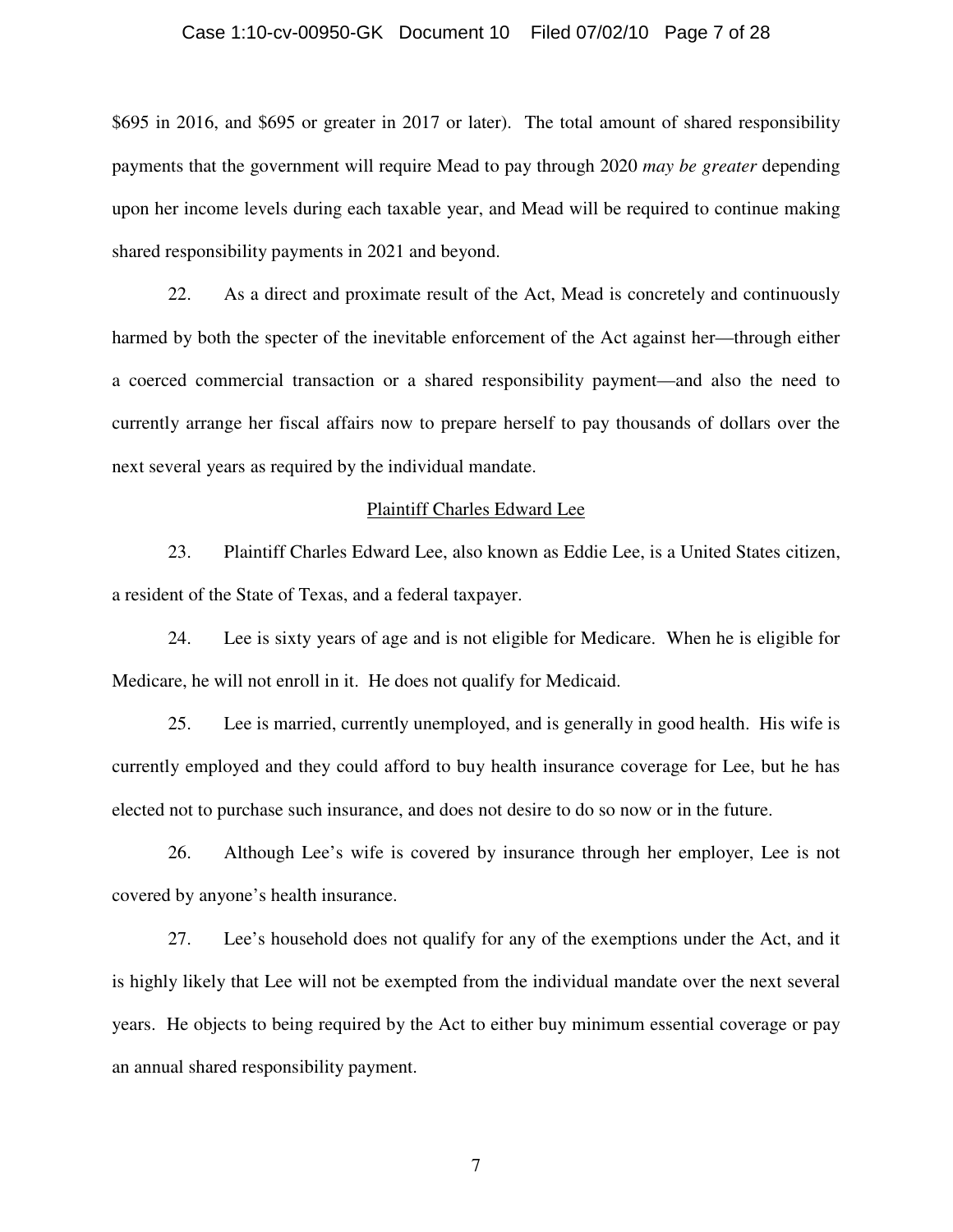### Case 1:10-cv-00950-GK Document 10 Filed 07/02/10 Page 8 of 28

28. Lee believes in trusting in God to protect him from illness or injury, and to heal him of any afflictions, no matter the severity of the health issue, and does not need, or want to be forced to purchase, health insurance because he relies on prayer and personal life choices to maintain his health. He has not had health insurance for approximately twenty-two years or had any major health concerns during that time period as a result of his faith and his personal life choices regarding health maintenance.

29. In addition, Lee has a sincerely held religious belief that God will provide for his physical, spiritual, and financial well-being. Being forced to buy health insurance conflicts with Lee's religious faith because he believes that he would be indicating that he needs a backup plan and is not really sure whether God will, in fact, provide for his needs.

30. Lee so firmly believes in the importance of relying on God to maintain his health that he has instructed his family and friends that, should he be stricken with a serious health issue, for example, a heart attack or traumatic injury, they should only pray for him and not provide him with emergency medical care. Lee believes that, if it is God's will for him to continue to be alive and healthy, God will heal him of any conditions or diseases that may affect him or prevent them from occurring in the first place.

31. Lee also strongly believes that the federal government lacks the authority to force him to buy a health insurance policy or any other good or service.

32. Because Lee believes in relying on God to preserve his health and provide for his physical, spiritual, and financial needs, and objects to participation in the health insurance system, the Act imposes direct and substantial religious and financial burdens upon Lee by requiring him to either 1) purchase and maintain "minimum essential coverage," without any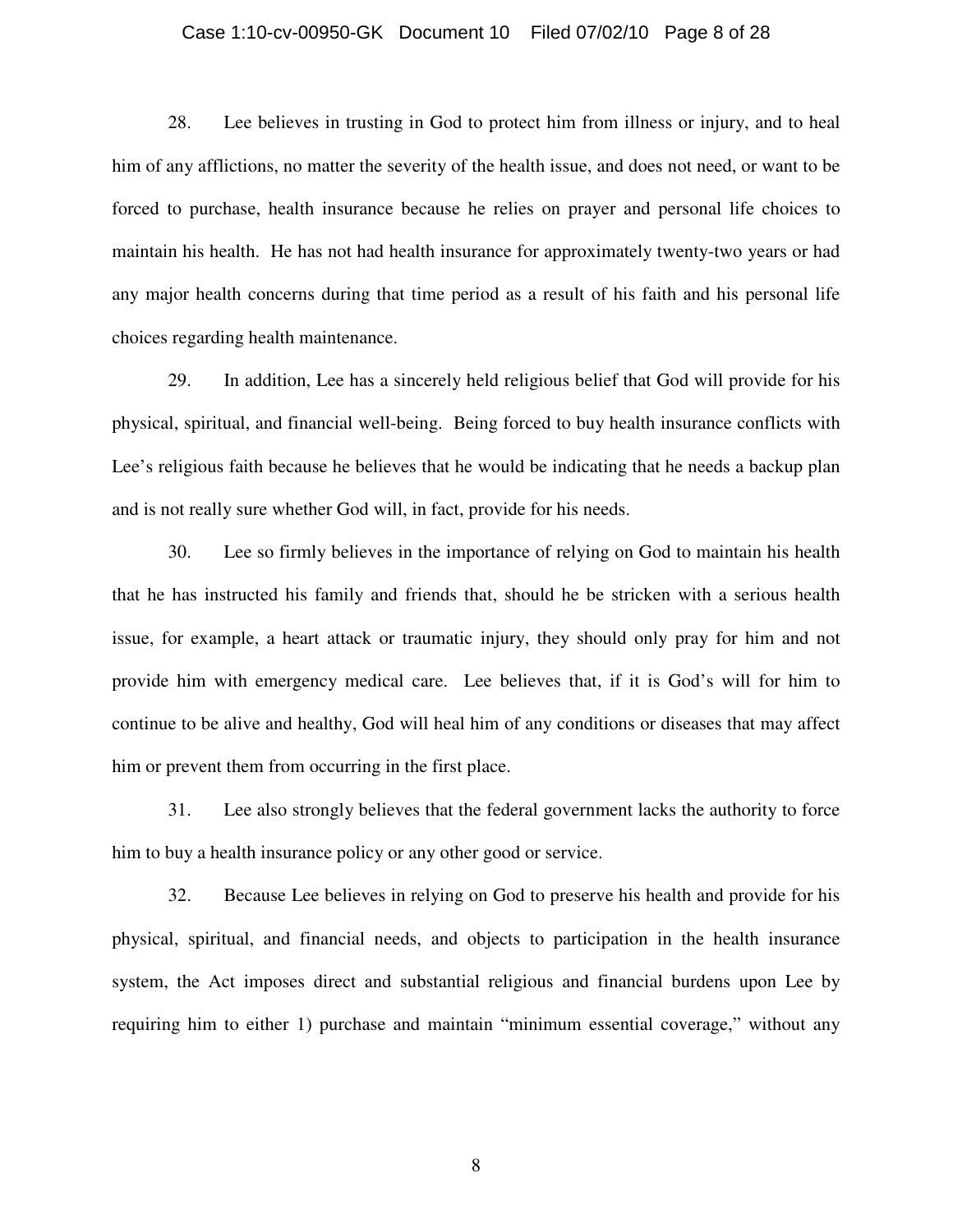### Case 1:10-cv-00950-GK Document 10 Filed 07/02/10 Page 9 of 28

consideration of his individual needs, Christian faith, and financial situation, or 2) pay the annual shared responsibility payment.

33. Although Lee strongly opposes both being mandated to purchase minimum essential coverage and being penalized for failing to do so, he views being forced to pay the annual shared responsibility payment as the lesser of two evils from a religious and financial standpoint. Therefore, he will be forced to pay—under strong objection—the annual shared responsibility payment.

34. As a direct result of the Act's inevitable impact upon Lee's household finances and lifestyle, he and his wife are compelled to adjust their household finances now, by setting aside money, and will continue to do so, to pay the annual shared responsibility payment. As a result, Lee will be unable to use that money for other purposes now, such as discretionary spending, charitable donations, or paying debts, and will have to adjust his lifestyle accordingly, all of which will unjustly and adversely burden him and continue to do so while the Act is in existence, and either is threatened to be enforced, or is enforced against him.

35. Under the shared responsibility payment provisions of the Act, Lee and his wife will be responsible to pay, at a minimum, \$3,895 to the Government through 2020 for his lack of minimum essential coverage (a minimum shared responsibility payment of \$95 in 2014, \$325 in 2015, \$695 in 2016, and \$695 or greater in 2017 or later). The total amount of shared responsibility payments that the government will require Lee to pay through 2020 *may be greater* depending upon his household income levels during each taxable year, and Lee will be required to continue making shared responsibility payments in 2021 and beyond.

36. As a direct and proximate result of the Act, Lee is concretely and continuously harmed by both the specter of the inevitable enforcement of the Act against him—through either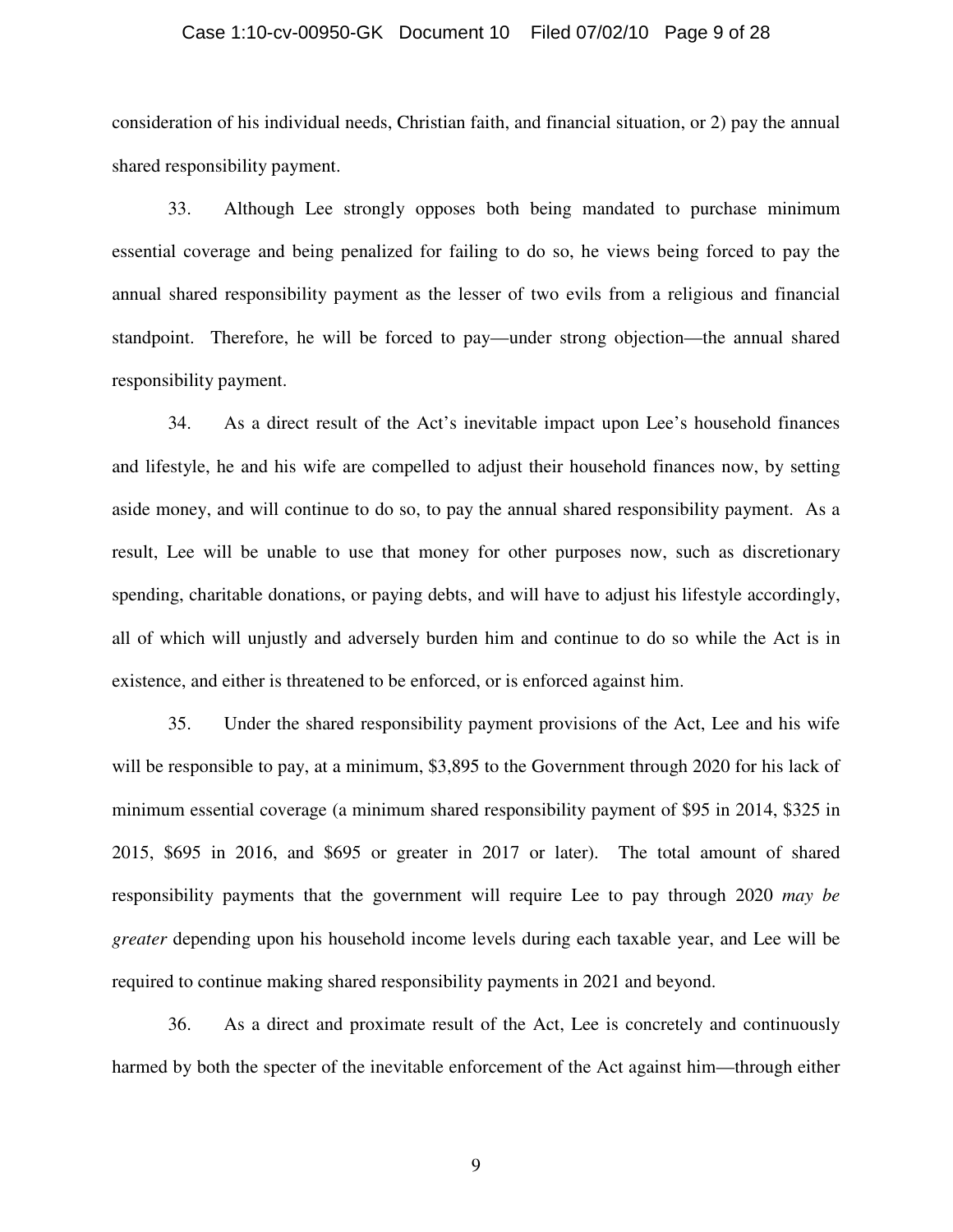### Case 1:10-cv-00950-GK Document 10 Filed 07/02/10 Page 10 of 28

a coerced commercial transaction or a shared responsibility payment—and also the need to currently arrange his household's fiscal affairs now to prepare himself to pay thousands of dollars over the next several years as required by the individual mandate.

### Plaintiff Susan Seven-Sky

37. Plaintiff Susan Seven-Sky, also known as Susan Sevensky, is a United States citizen, a resident of the State of New York, and a federal taxpayer.

38. Seven-Sky is fifty-three years of age and is not eligible for Medicare, and when she is eligible for Medicare, she will not enroll in it. She does not qualify for Medicaid.

39. Seven-Sky is single, self-employed as a chiropractor and massage therapist, and is generally in good health.

40. Seven-Sky could afford health insurance coverage, but she has elected not to purchase such insurance and desires not to do so now or in the future. She is not covered by anyone else's health insurance, pays for any health care expenses as they arise, and has not had health insurance coverage for at least six years.

41. Seven-Sky does not qualify for any of the exemptions under the Act, and it is highly likely that she will not qualify for any of the exemptions over the next several years. She strongly objects to being required by the Act to either buy minimum essential coverage or pay an annual shared responsibility payment.

42. Seven-Sky believes in natural forms of healing and trusting in God to protect her from illness or injury and to heal her of any afflictions, no matter the severity of the health issue, and does not need, or want to be forced to buy, health insurance coverage.

43. In addition, Seven-Sky has a sincerely held religious belief that God will provide for her physical, spiritual, and financial well-being. Being forced to buy health insurance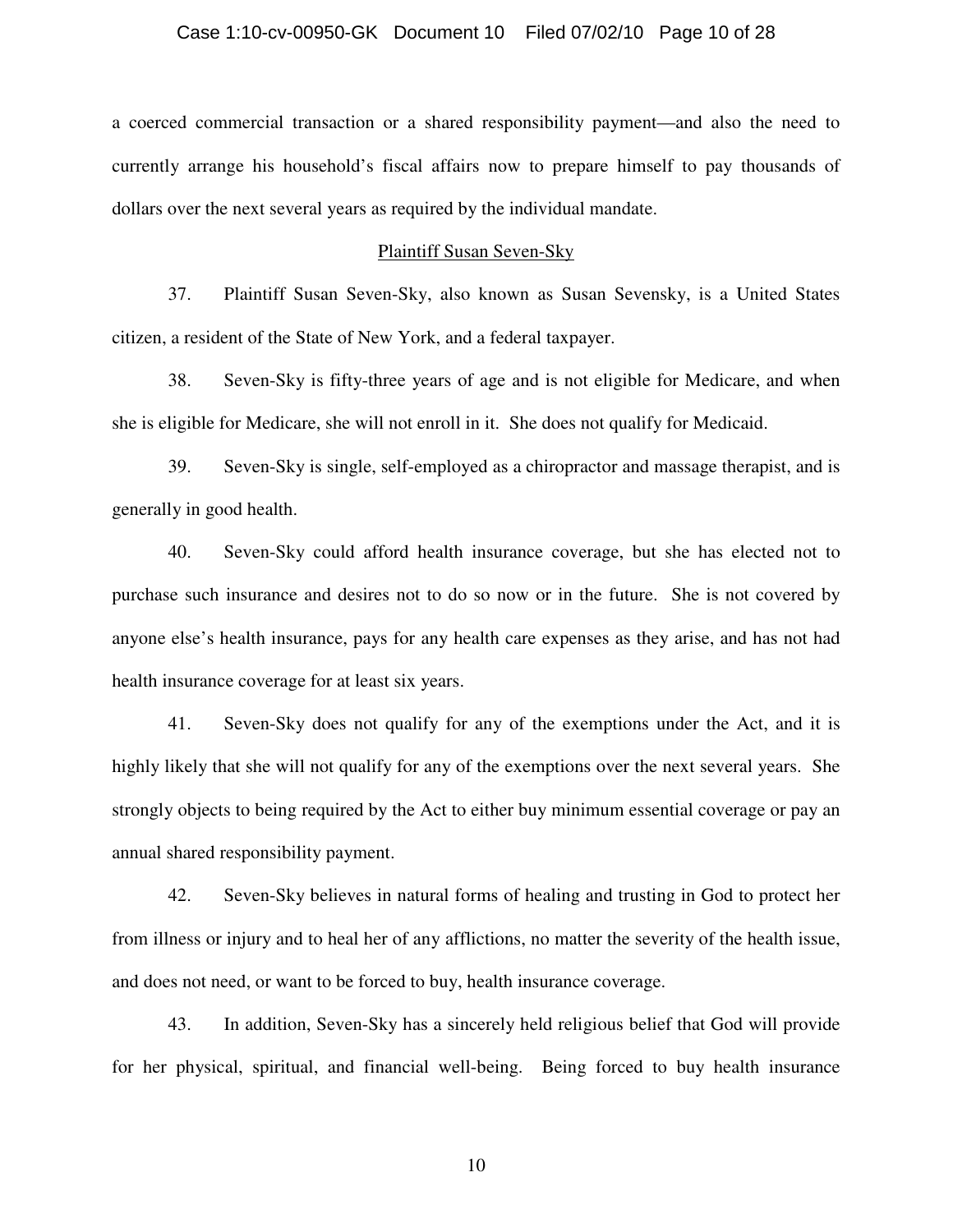### Case 1:10-cv-00950-GK Document 10 Filed 07/02/10 Page 11 of 28

conflicts with Seven-Sky's religious faith because she believes that she would be indicating that she needs a backup plan and is not really sure whether God will, in fact, provide for her needs.

44. Seven-Sky also strongly believes that the federal government lacks the authority to force her to buy a health insurance policy or any other good or service.

45. Because Seven-Sky believes in relying on God to preserve her health and provide for her physical, spiritual, and financial needs, and objects to participation in the health insurance system, the Act imposes direct and substantial religious and financial burdens upon Seven-Sky by requiring her to either 1) purchase and maintain "minimum essential coverage," without any consideration of her individual needs, Christian faith, and financial situation, or 2) pay the annual shared responsibility payment.

46. Although Seven-Sky strongly opposes being mandated to purchase minimum essential coverage as well as being penalized for failing to do so, she views being forced to pay the annual shared responsibility payment as the lesser of two evils from a religious and financial standpoint. Therefore, she will be forced to pay—under strong objection—the annual shared responsibility payment.

47. As a direct result of the Act's inevitable impact upon Seven-Sky's finances and lifestyle, she is compelled to adjust her finances now, by setting aside money, and will continue to do so, to pay the annual shared responsibility payment. As a result, she will be unable to use that money for other purposes now, such as discretionary spending, charitable donations, or paying debts, and will have to adjust her lifestyle accordingly, all of which will unjustly and adversely burden her and continue to do so while the Act is in existence, and either is threatened to be enforced, or is enforced against her.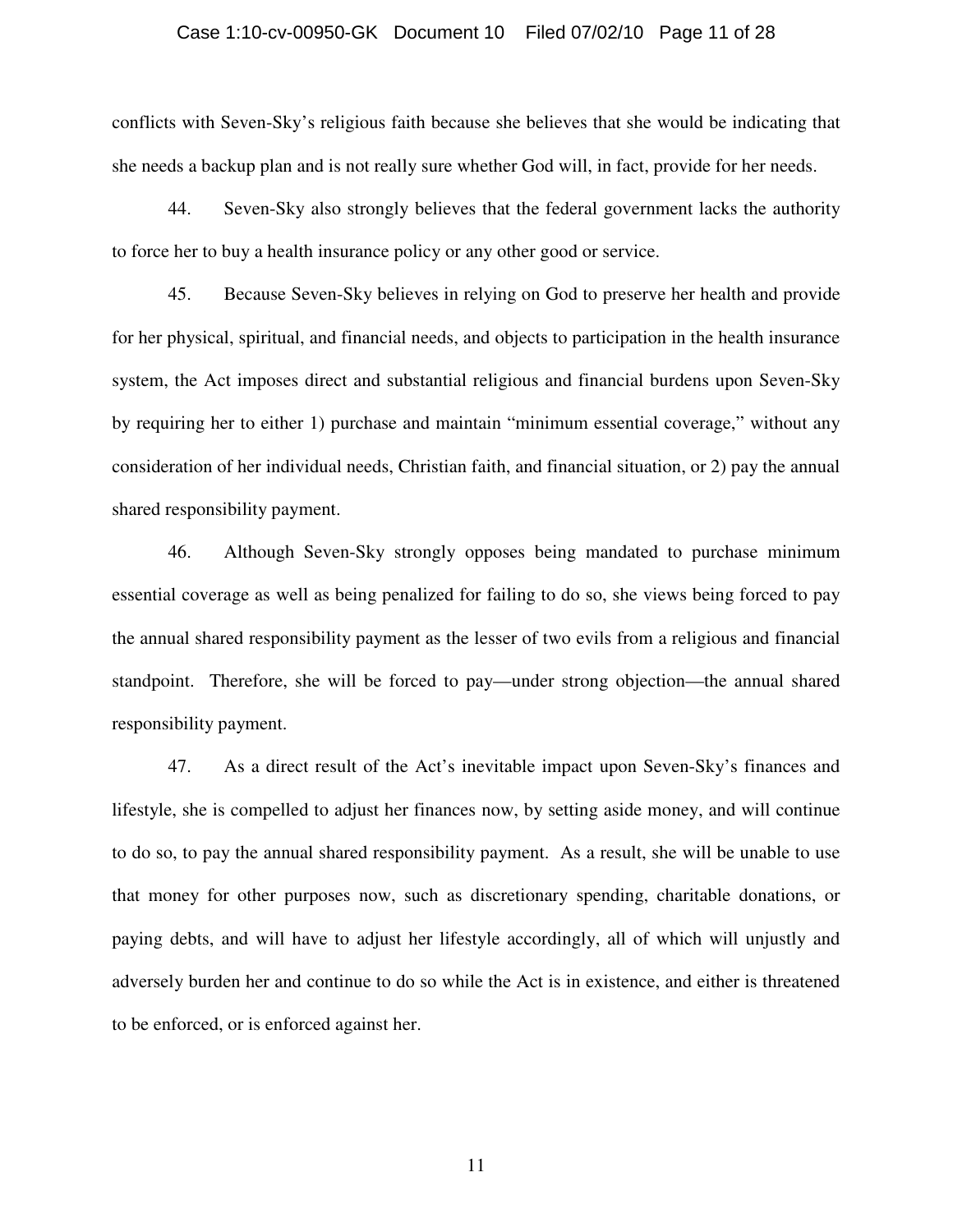# Case 1:10-cv-00950-GK Document 10 Filed 07/02/10 Page 12 of 28

48. Under the shared responsibility payment provisions of the Act, Seven-Sky will be required to pay, at a minimum, \$3,895 to the Government through 2020 for her lack of minimum essential coverage (a minimum shared responsibility payment of \$95 in 2014, \$325 in 2015, \$695 in 2016, and \$695 or greater in 2017 or later). The total amount of shared responsibility payments that the government will require Seven-Sky to pay through 2020 *may be greater* depending upon her income levels during each taxable year, and Seven-Sky will be required to continue making shared responsibility payments in 2021 and beyond.

49. The Act will also negatively impact Seven-Sky's business because health insurance generally does not cover the services that she provides, and her clients and prospective clients will have less money to pay for her services out-of-pocket if they have to buy minimum essential coverage or pay an annual shared responsibility payment.

50. As a direct and proximate result of the Act, Seven-Sky is concretely and continuously harmed by both the specter of the inevitable enforcement of the Act against her through either a coerced commercial transaction or a shared responsibility payment—and also the present need to currently arrange her fiscal affairs to prepare herself to pay thousands of dollars over the next several years as required by the individual mandate.

#### Plaintiff Kenneth Ruffo

51. Plaintiff Kenneth Ruffo is a United States citizen, a resident of the State of Texas, and a federal taxpayer.

52. Ruffo is forty-nine years of age and is not eligible for Medicare or Medicaid.

53. Ruffo is single, self-employed, and is generally in good health.

54. Ruffo could afford health insurance coverage, but he has elected not to purchase such insurance and desires not to do so. He is not covered by anyone else's health insurance,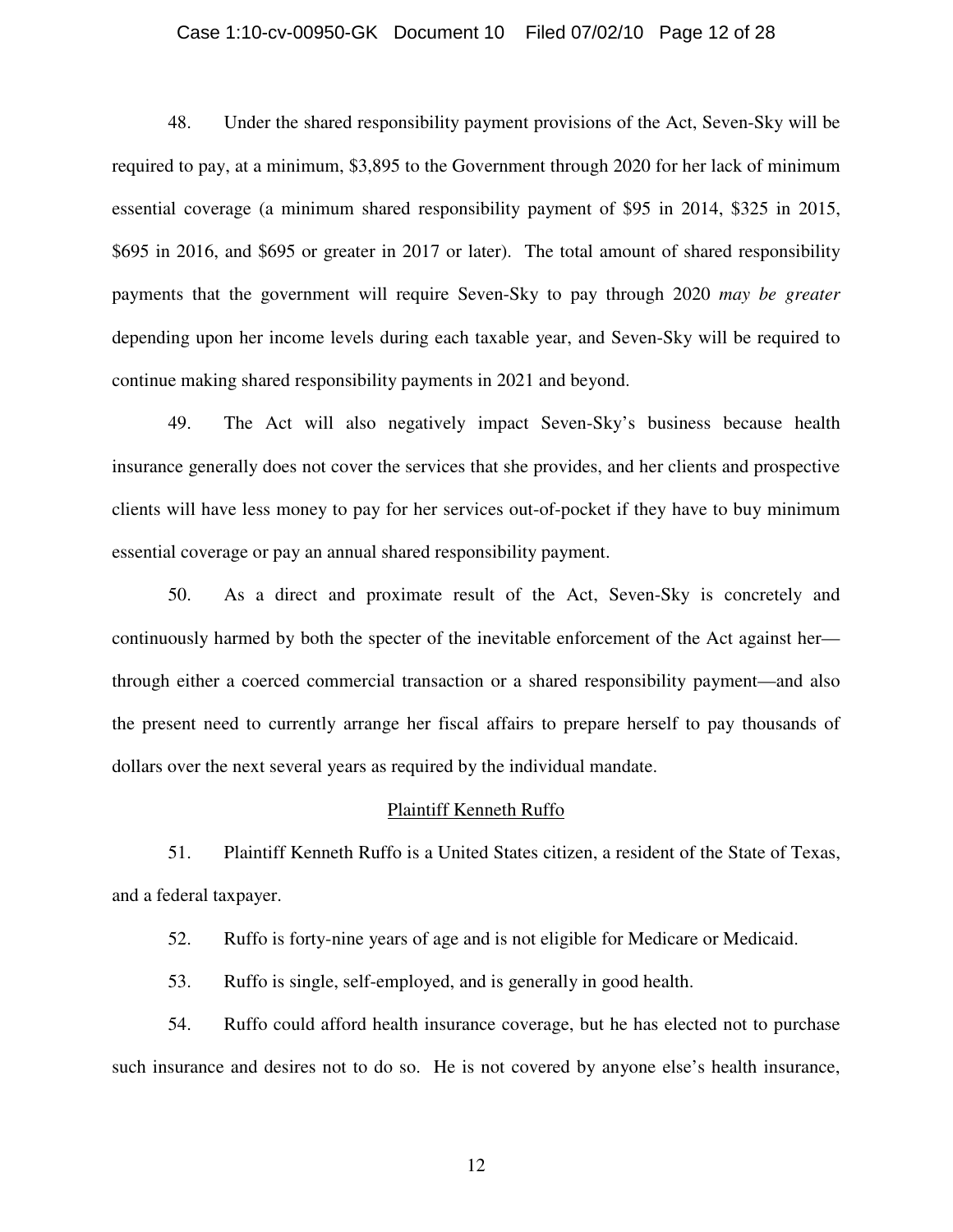### Case 1:10-cv-00950-GK Document 10 Filed 07/02/10 Page 13 of 28

pays for health care expenses as they arise, and has not had health insurance for at least five years.

55. Ruffo does not qualify for any of the exemptions under the Act, and it is highly likely that he will not qualify for any of the exemptions over the next several years. He strongly objects to being required by the Act to either buy minimum essential coverage or pay an annual shared responsibility payment.

56. Ruffo believes in a holistic or eastern approach to health care and does not need, or want to be forced to purchase, health insurance coverage.

57. Ruffo also strongly believes that the federal government lacks the authority to force him to buy a health insurance policy or any other good or service.

58. The Act imposes direct and substantial financial burdens upon Ruffo by requiring him to either 1) purchase and maintain minimum essential coverage, without any consideration of his individual needs and financial situation, or 2) pay a shared responsibility payment.

59. Although Ruffo strongly opposes being mandated to purchase minimum essential coverage as well as being penalized for failing to do so, he views being forced to pay the annual shared responsibility payment as the lesser of two evils from a financial standpoint. Therefore, he will be forced to pay—under strong objection—the annual shared responsibility payment.

60. As a direct result of the Act's inevitable impact upon Ruffo's finances and lifestyle, he is compelled to adjust his finances now, by setting aside money, and will continue to do so, to pay the annual shared responsibility payment. As a result, he will be unable to use that money for other purposes now, such as discretionary spending, charitable donations, or paying debts, and will have to adjust his lifestyle accordingly, all of which will unjustly and adversely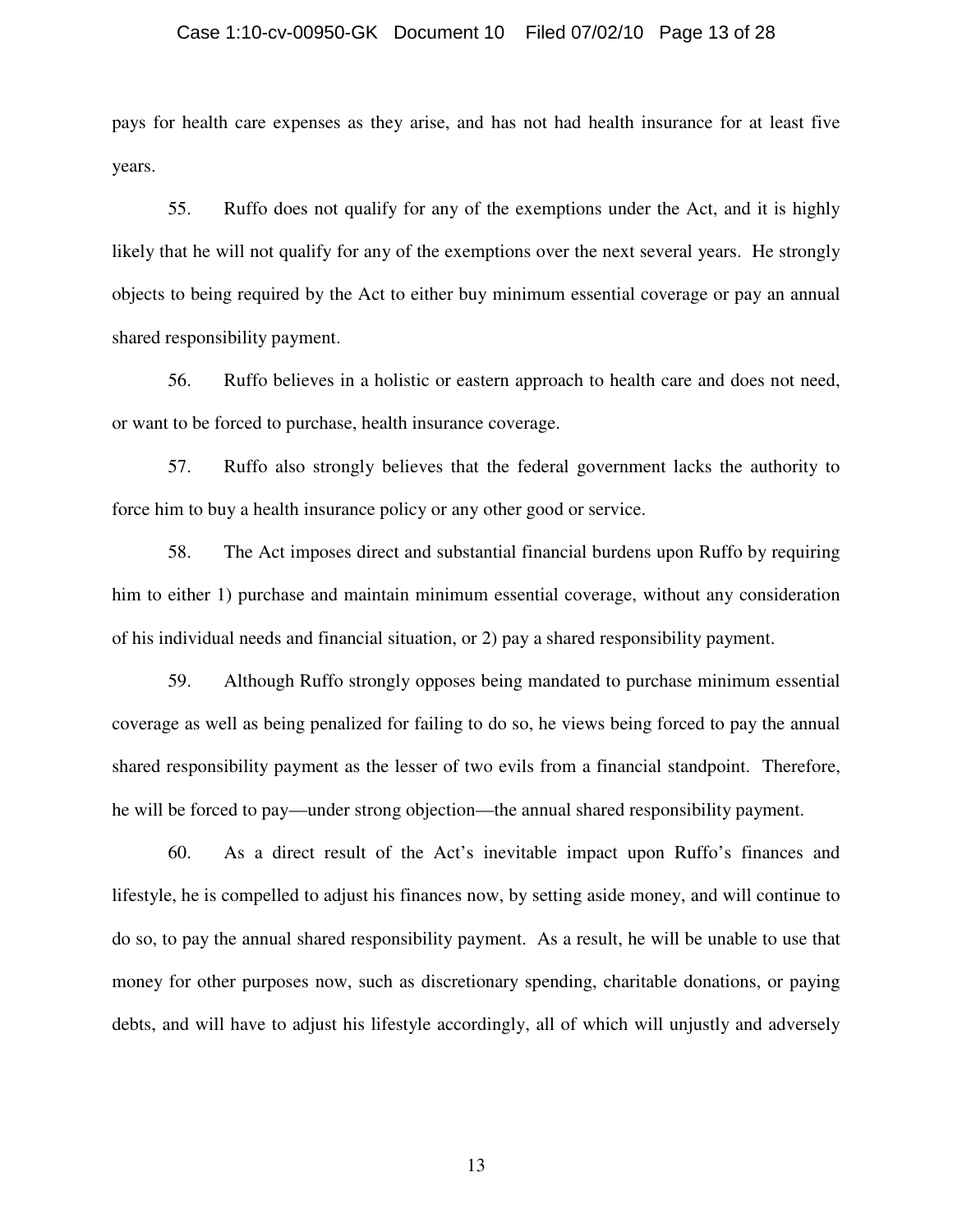### Case 1:10-cv-00950-GK Document 10 Filed 07/02/10 Page 14 of 28

burden him and continue to do so while the Act is in existence, and either is threatened to be enforced, or is enforced against him.

61. Under the shared responsibility payment provisions of the Act, Ruffo will be required to pay, at a minimum, \$3,895 to the Government through 2020 for his lack of minimum essential coverage (a minimum shared responsibility payment of \$95 in 2014, \$325 in 2015, \$695 in 2016, and \$695 or greater in 2017 or later). The total amount of shared responsibility payments that the government will require Ruffo to pay through 2020 *may be greater* depending upon his income levels during each taxable year, and Ruffo will be required to continue making shared responsibility payments in 2021 and beyond.

62. As a direct and proximate result of the Act, Ruffo is concretely and continuously harmed by both the specter of the inevitable enforcement of the Act against him—through either a coerced commercial transaction or a shared responsibility payment—and also the need to currently arrange his fiscal affairs now to prepare himself to pay thousands of dollars over the next several years as required by the individual mandate.

### Plaintiff Gina Rodriguez

63. Plaintiff Gina Rodriguez is a United States citizen, a resident of the State of Texas, and a federal taxpayer.

64. Rodriguez is thirty-six years of age and is not eligible for Medicare or Medicaid.

65. Rodriguez is a married stay-at-home mother of three minor children, and is generally in good health.

66. Rodriguez could afford health insurance coverage, but she has elected not to purchase such insurance and desires not to do so. She is not covered by anyone else's health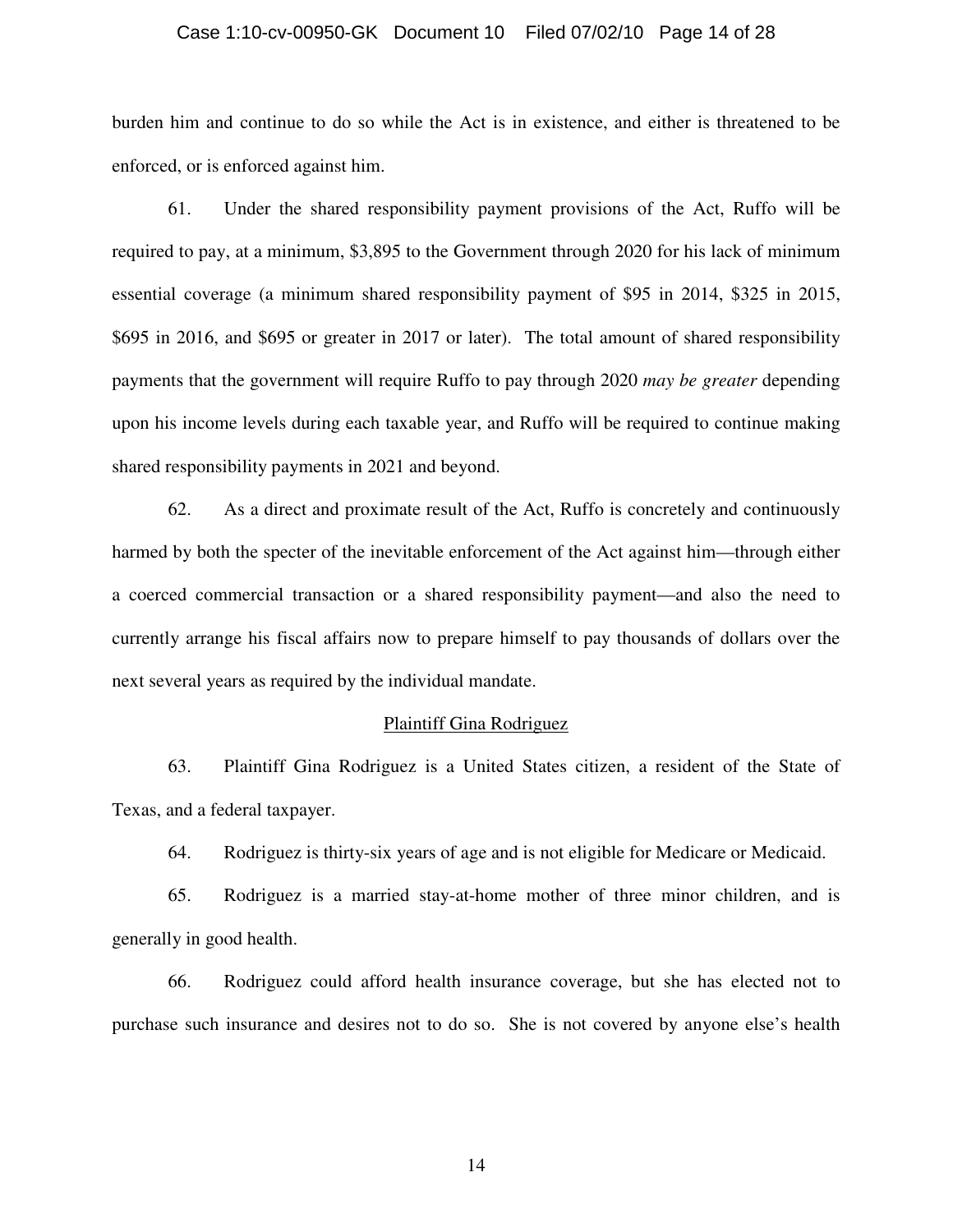### Case 1:10-cv-00950-GK Document 10 Filed 07/02/10 Page 15 of 28

insurance. She pays for health care expenses as they arise for her and her family and she has not had health insurance for about ten years.

67. Rodriguez does not qualify for any of the exemptions under the Patient Protection and Affordable Care Act, and it is highly likely that she will not qualify for any of the exemptions over the next several years. She objects to being required by the Act to either buy minimum essential coverage or pay an annual shared responsibility payment.

68. Rodriguez believes in a holistic approach to medical care and does not need, or want to be forced to purchase, health insurance coverage.

69. Health insurance does not cover many of the medical services and health products that Rodriguez currently pays for out of pocket.

70. Rodriguez also strongly believes that the federal government lacks the authority to force her to buy a health insurance policy or any other good or service.

71. The Act imposes direct and substantial financial burdens upon Rodriguez by requiring her to either 1) purchase and maintain "minimum essential coverage" for her and her family, without any consideration of her individual and family needs and financial situation, or 2) pay annual shared responsibility payments.

72. Although Rodriguez strongly opposes being mandated to purchase minimum essential coverage as well as being penalized for failing to do so, she views being forced to pay the annual shared responsibility payment as the lesser of two evils from a financial standpoint. Therefore, she will be forced to pay—under strong objection—the annual shared responsibility payment.

73. As a direct result of the Act's inevitable impact upon Rodriguez's household finances and lifestyle, she and her family are compelled to adjust their finances now, by setting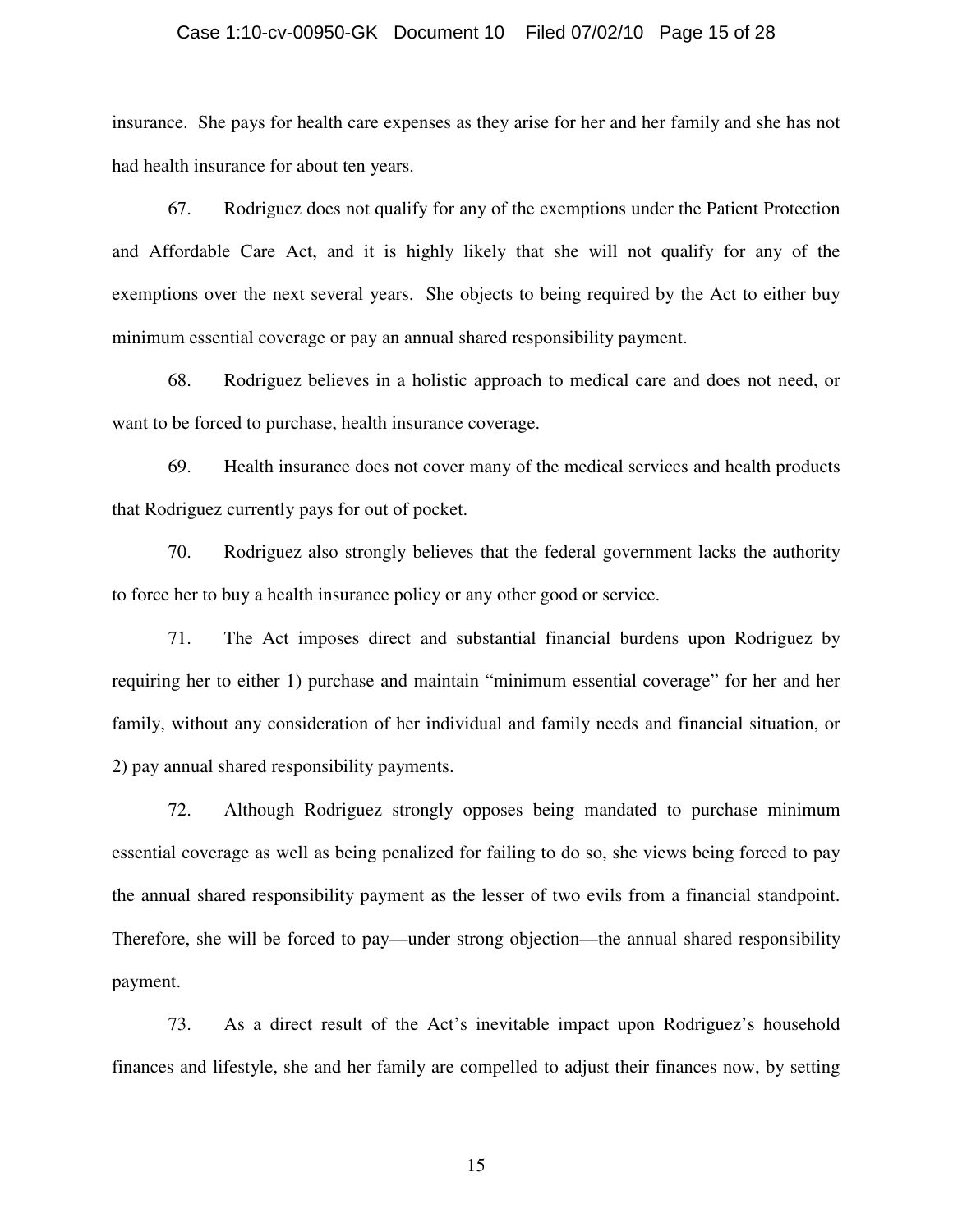### Case 1:10-cv-00950-GK Document 10 Filed 07/02/10 Page 16 of 28

aside money, and will continue to do so, to pay the annual shared responsibility payment. As a result, she will be unable to use that money for other purposes now, such as discretionary spending, charitable donations, paying debts, or including that money in her children's college fund, and will have to adjust her lifestyle accordingly, all of which will unjustly and adversely burden her household while the Act is in existence, and either is threatened to be enforced, or is enforced against her.

74. Under the shared responsibility payment provisions of the Act, Rodriguez and her husband will be responsible to pay—on behalf of themselves and their three children—at a minimum, \$11,685 to the Government through 2020 for their lack of minimum essential coverage (a minimum shared responsibility payment of \$285 in 2014, \$975 in 2015, \$2,085 in 2016, and \$2,085 or greater in 2017 or later). The total amount of shared responsibility payments that the government will require Rodriguez to pay through 2020 *may be greater* depending upon her household's income levels during each taxable year, and Rodriguez will be required to continue making shared responsibility payments in 2021 and beyond.

75. As a direct and proximate result of the Act, Rodriguez is concretely and continuously harmed by both the specter of the inevitable enforcement of the Act against her through either a coerced commercial transaction or a shared responsibility payment—and also the need to currently arrange her household's fiscal affairs now to prepare herself and her family to pay thousands of dollars over the next several years as required by the individual mandate.

#### **DEFENDANTS**

#### Defendant Eric H. Holder, Jr.

76. Defendant Eric H. Holder, Jr., is the Attorney General of the United States and is the chief law enforcement officer of the federal government. As such, he will be responsible for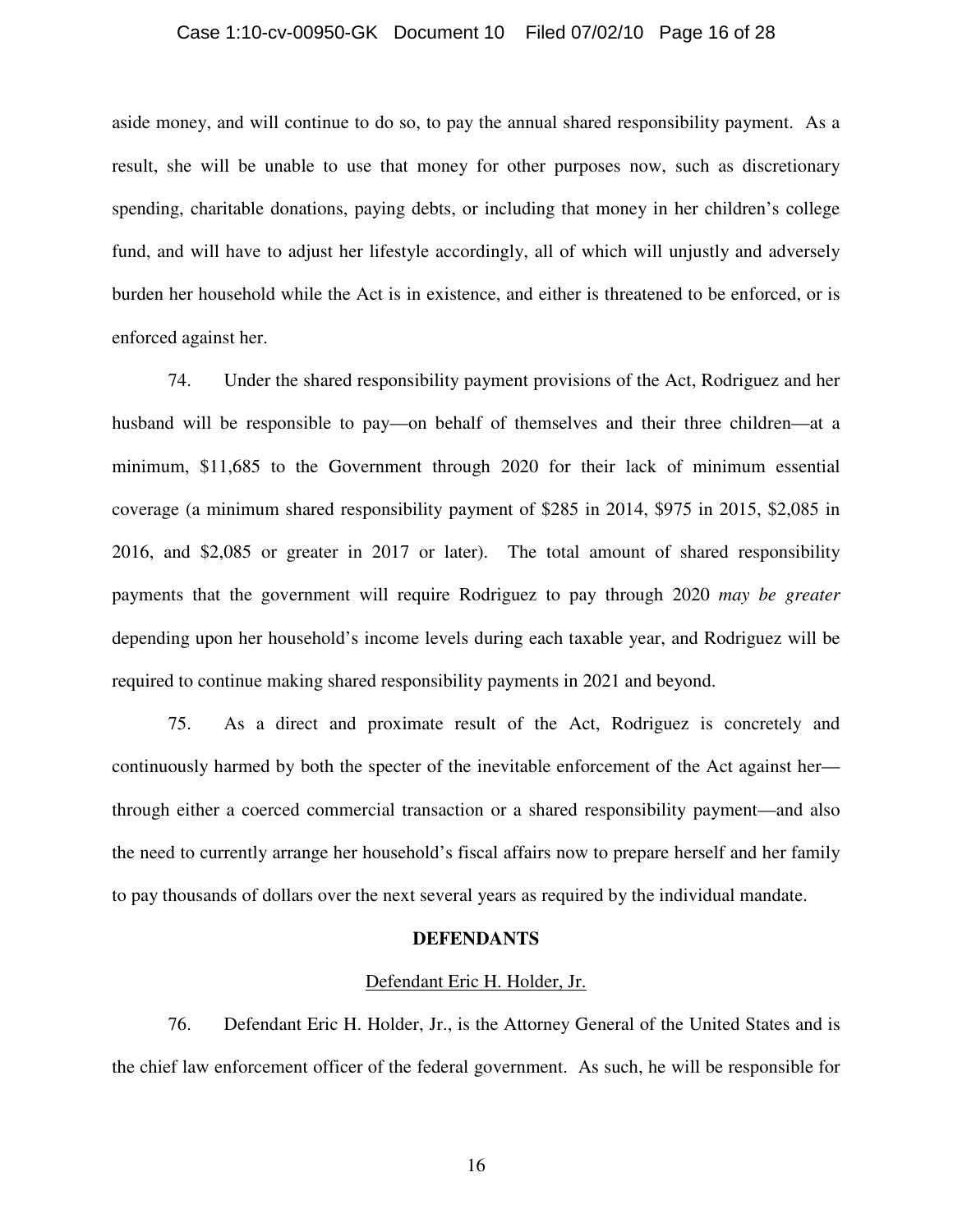### Case 1:10-cv-00950-GK Document 10 Filed 07/02/10 Page 17 of 28

the enforcement of the Patient Protection and Affordable Care Act. He is sued in his official capacity.

### Defendant United States Department of Health and Human Services

77. Defendant United States Department of Health and Human Services (HHS) is established by 5 U.S.C. § 101 and is an executive department of the United States government charged with the principal protection of the health of all Americans. HHS's duties involve administering portions of the Patient Protection and Affordable Care Act.

### Defendant Kathleen Sebelius

78. Defendant Kathleen Sebelius is the Secretary of the Department of Health and Human Services and is the principal authority within HHS. She is responsible for enforcing and administering the Patient Protection and Affordable Care Act. She is sued in her official capacity.

### Defendant United States Department of the Treasury

79. Defendant United States Department of the Treasury is an executive department of the United States government charged with collecting federal taxes and enforcing federal tax laws. The United States Treasury's duties include administering portions of the Patient Protection and Affordable Care Act.

### Defendant Timothy F. Geithner

80. Defendant Timothy F. Geithner is the Secretary of the Department of the Treasury and is responsible for overseeing the duties of the Department of the Treasury, including the collection of taxes and the enforcement of tax laws. He is responsible for enforcing the shared responsibility payment provisions of the Patient Protection and Affordable Care Act. He is sued in his official capacity.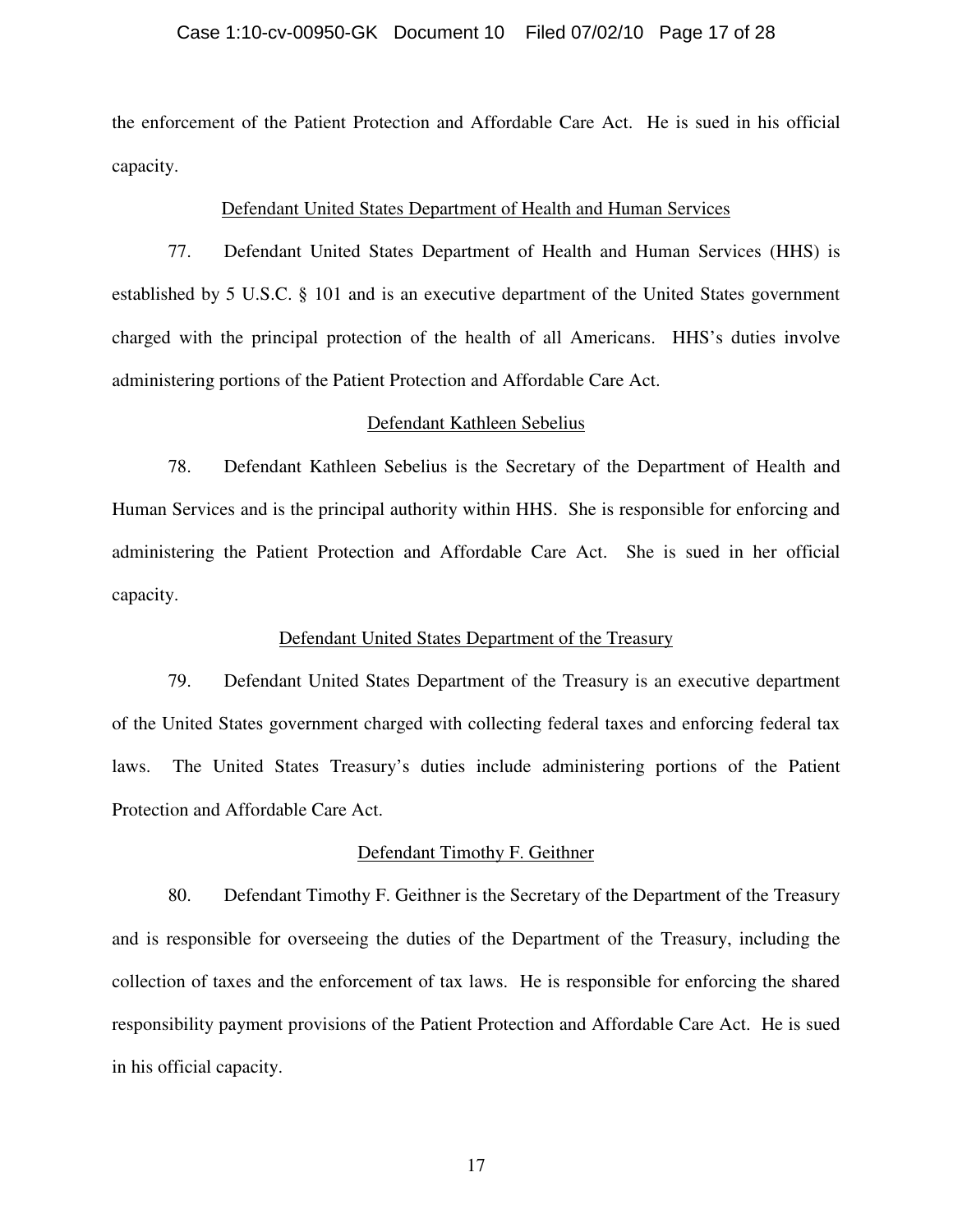## **IV. ALLEGATIONS OF FACT AND LAW**

81. The Patient Protection and Affordable Care Act was signed into law by President Barack Obama on March 23, 2010, and the Health Care and Education Reconciliation Act, which amended it, became law on March 30, 2010.

82. Section 1501 of the Patient Protection and Affordable Care Act requires individuals and their dependents to purchase and maintain a level of minimum health insurance coverage.

83. Through the individual mandate, Section 1501 seeks to further Congress' stated purpose of forcing millions of Americans who do not have health insurance, but could afford such insurance if they re-adjusted their fiscal affairs and lifestyles, to purchase health insurance policies from private companies.

84. The individual mandate requires individuals to pay money to private insurance companies, not the government, and such coerced payments to private insurance companies are not a tax.

85. Among the Act's other provisions that have some connection to the individual mandate is a provision stating that those who do not meet the requirements of the individual mandate will be subject to an annual shared responsibility payment (also called a "penalty") to the government.

86. While other provisions of the Act impose a "tax" on individuals or entities in certain circumstances, the provision requiring those who do not purchase and maintain health insurance to pay money to the government imposes a "penalty."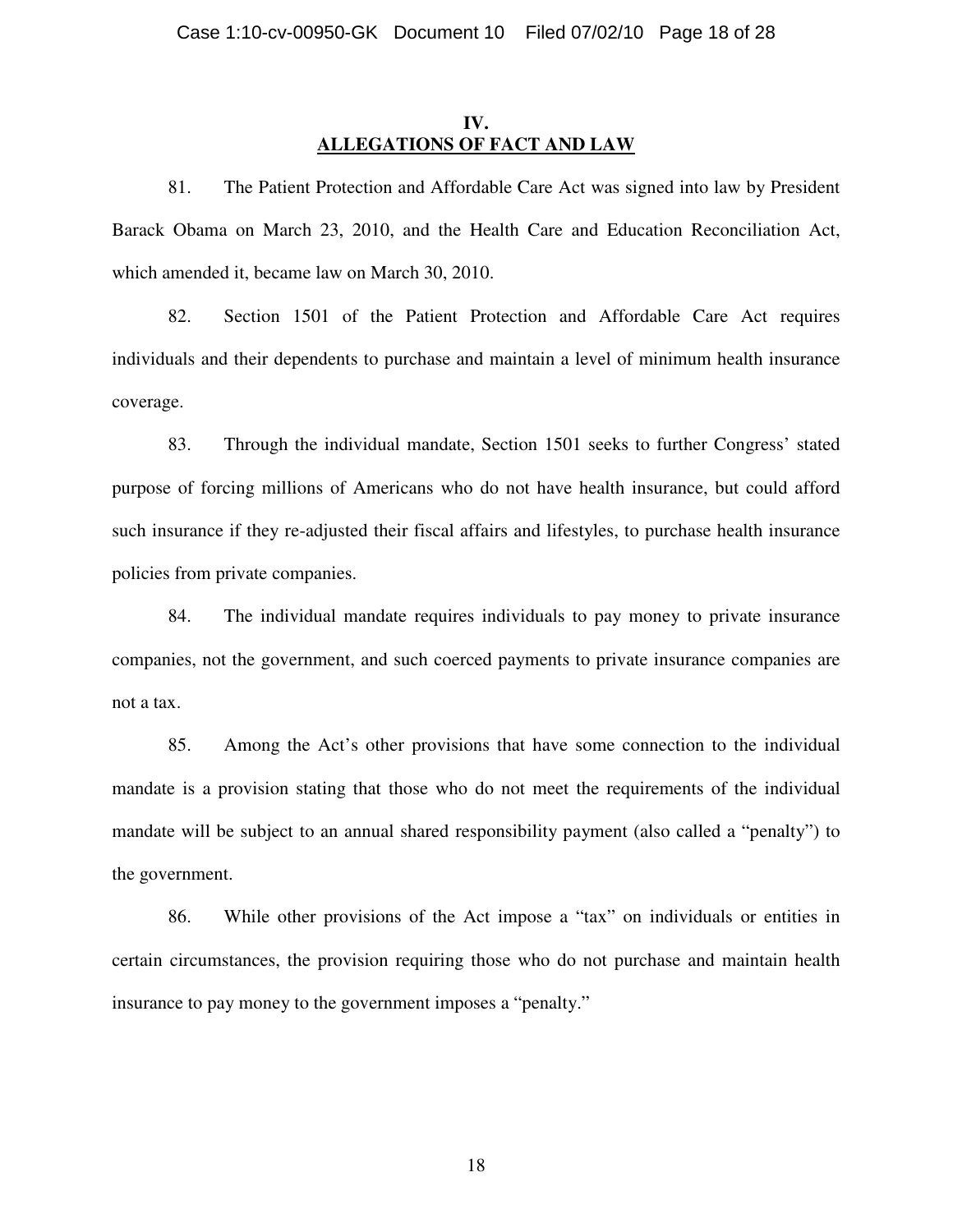### Case 1:10-cv-00950-GK Document 10 Filed 07/02/10 Page 19 of 28

87. In general, the shared responsibility payment is imposed for any month in a given year that an applicable individual fails to maintain minimum essential coverage and is included on a taxpayer's income tax return for that taxable year.

88. Taxpayers are liable for any shared responsibility payment imposed upon their dependents, and spouses are jointly liable for any shared responsibility payments if they file a joint return.

89. Under the Act's complicated shared responsibility payment structure, the *minimum* shared responsibility payment amount per year for each adult who lacks minimum essential coverage will be \$95 for 2014, \$325 for 2015, \$695 for 2016, and \$695 or more for 2017 or later, increased due to cost-of-living adjustments. The minimum shared responsibility payment amount per year for minors under age eighteen who lack minimum essential coverage is one half of the amounts previously listed. When this calculation is used, the total shared responsibility payment amount per household for each taxable year cannot exceed 300 percent of the applicable dollar amount for that calendar year (disregarding the rule for minors under 18).

90. The above-mentioned shared responsibility payment calculation is disregarded when a certain percentage of the taxpayer's household income that exceeds the applicable threshold for filing a tax return is greater than the amounts listed above for the taxable year. The applicable percentages are 1 percent of the excess amount in 2014, 2.0 percent of the excess in 2015, and 2.5 percent in 2016 or later.

91. When the percentage of the excess over the filing threshold is greater than the specific amounts listed above for the taxable year—which will often be the case for Plaintiffs and many other Americans—the taxpayer must pay the amount of the excess *with no specific dollar cap*. For example, where a taxpayer's household income (minus the amount of the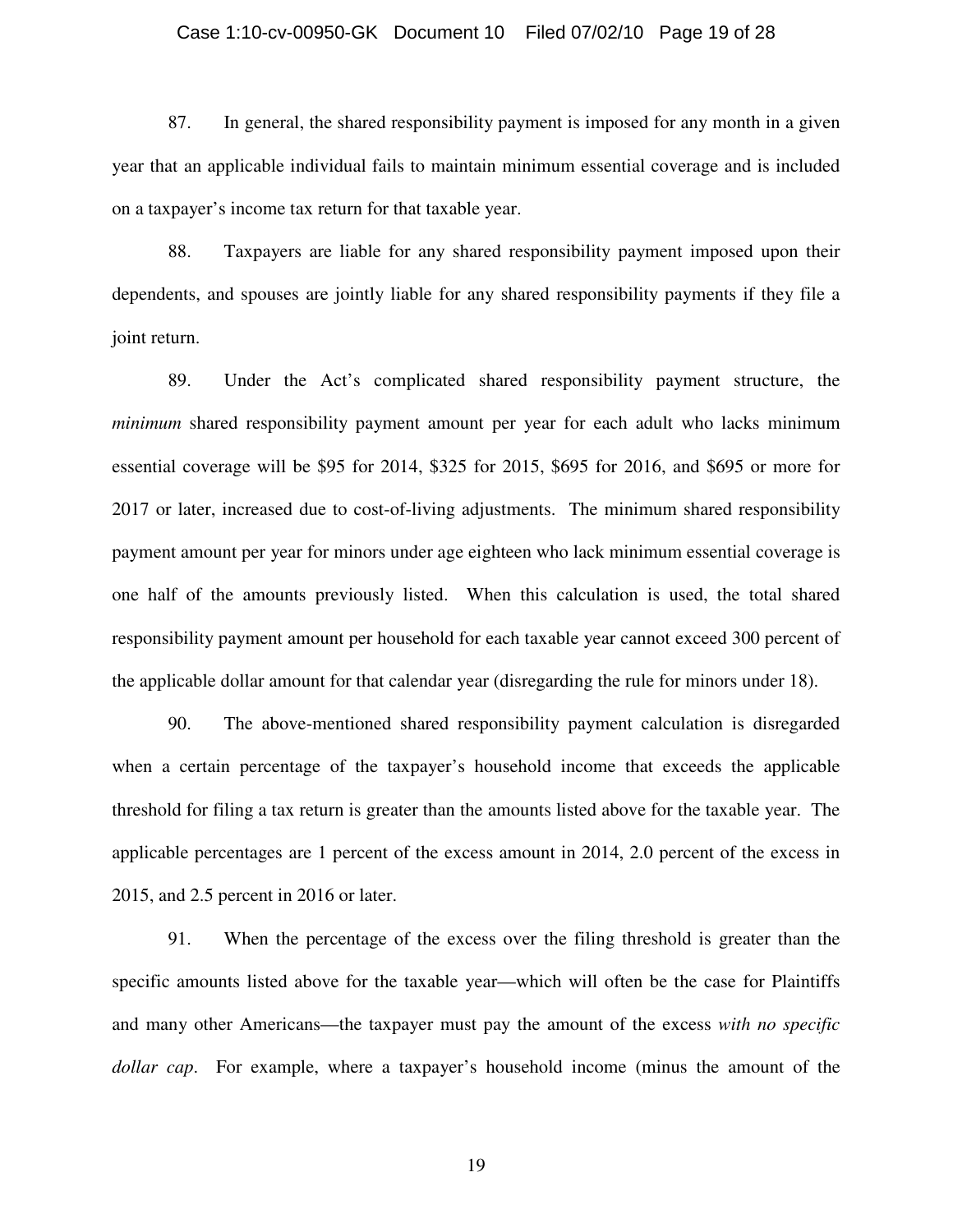### Case 1:10-cv-00950-GK Document 10 Filed 07/02/10 Page 20 of 28

applicable threshold for filing a tax return) is \$50,000, the shared responsibility payment amount per year would be, at a minimum, \$500 for 2014, \$1,000 for 2015, and \$1,250 for 2016 or later.

92. The authority of the federal government, including Congress, is limited to those powers stated in the Constitution of the United States. Rather than possessing a general police power to pass any and every law that it deems advisable, Congress must act within the limited, enumerated powers afforded to it by the Constitution.

93. The Tenth Amendment highlights the inherent limitations upon the authority of the federal government, including Congress, by stating: "The powers not delegated to the United States by the Constitution, nor prohibited by it to the States, are reserved to the States respectively, or to the people."

94. The relevant sections of the Patient Protection and Affordable Care Act are beyond the power granted to Congress under the Constitution and are, therefore, unconstitutional and unenforceable.

95. The only power under which Congress claimed to have the constitutional authority to impose an individual mandate to purchase health insurance coverage is the power to regulate interstate commerce found in Article I, Section 8.

96. No power enumerated or implied by Article I, Section 8, including the Commerce Clause or the Necessary and Proper Clause, grants Congress the power to enact a law that requires individuals who are not engaging in economic or commercial activity to enter a commercial transaction against their will.

97. In addition, the Act violates the rights of Plaintiffs Mead, Lee, and Seven-Sky as set forth in RFRA, 42 U.S.C. § 2000bb *et seq.*, by forcing them to participate in an insurance system that is based upon principles that are diametrically opposed to their religious beliefs.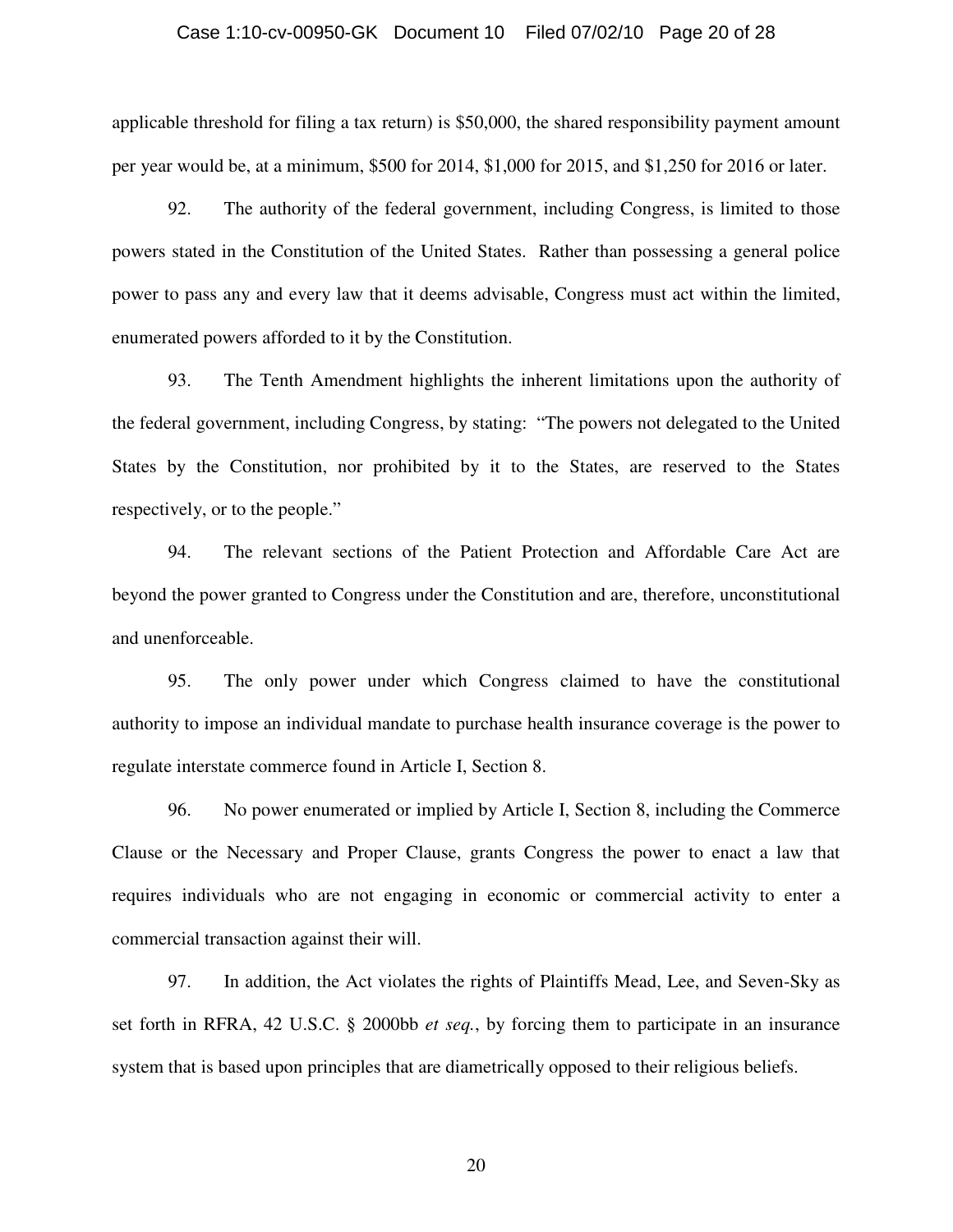### Case 1:10-cv-00950-GK Document 10 Filed 07/02/10 Page 21 of 28

98. Although invalidation of the individual mandate would indirectly affect numerous other provisions of the Act, including the shared responsibility provisions of Section 1501, the present suit seeking the invalidation of the requirement that individuals pay money to private companies is not a "suit for the purpose of restraining the assessment or collection of any tax . . . ." within the meaning of the Anti-Injunction Act, 26 U.S.C. § 7421.

99. The Anti-Injunction Act's primary purpose—to ensure the prompt assessment and collection of taxes that are currently due without pre-collection judicial interference—is not implicated here because, among other things, Plaintiffs are currently injured by a *non-taxing provision* (the individual mandate), and no tax penalties are currently due to the government (or will be in the next few years) such that their collection would be delayed by this lawsuit.

100. Furthermore, improper application of the Anti-Injunction Act to delay a ruling on the constitutionality of the individual mandate until months or years *after* numerous individuals have involuntarily entered insurance contracts would leave those individuals, and the insurance companies, without an effective remedy due to the time-specific nature of insurance contracts.

101. Similarly, the Declaratory Judgment Act, 28 U.S.C. § 2201, is coterminous with the Anti-Injunction Act and, as such, this case is not a controversy "with respect to federal taxes" within the meaning of the Declaratory Judgment Act.

## **V. CAUSES OF ACTION**

# **COUNT ONE: THE INDIVIDUAL MANDATE IS UNCONSTITUTIONAL BECAUSE IT EXCEEDS CONGRESS' AUTHORITY (AS TO ALL PLAINTIFFS)**

102. The allegations in the preceding paragraphs are hereby incorporated by reference.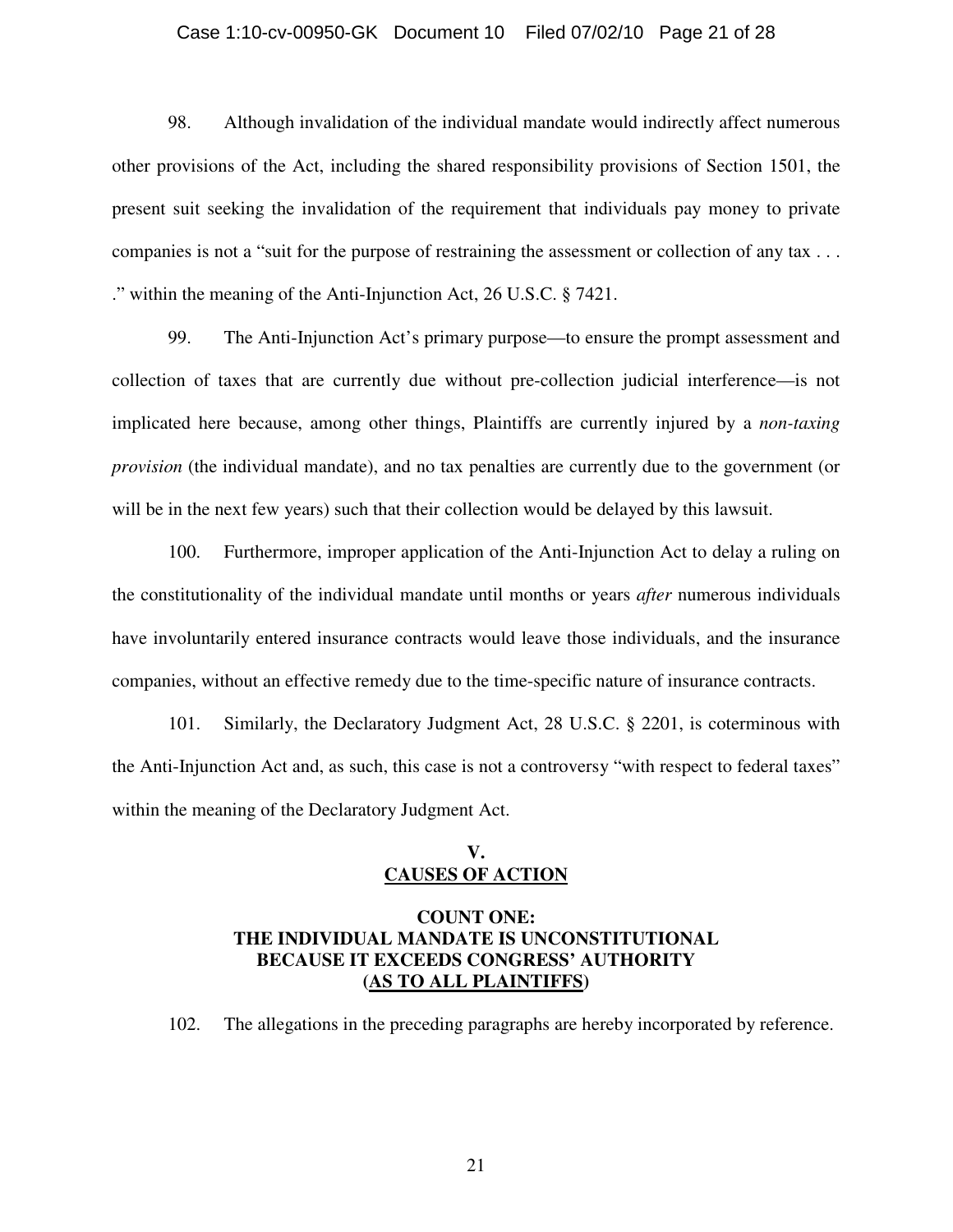### Case 1:10-cv-00950-GK Document 10 Filed 07/02/10 Page 22 of 28

103. The Commerce Clause of Article I, Section 8 gives Congress the power "[t]o regulate Commerce with foreign Nations, and among the several States, and with the Indian Tribes."

104. Section 1501 of the Patient Protection and Affordable Care Act relies exclusively upon Congress's power to regulate interstate commerce as the sole basis for Congressional authority to enact the individual mandate, and sets forth congressional findings regarding the effects of health spending and health insurance regulation on the national economy and interstate commerce.

105. These findings do not alter the fact that the Commerce Clause does not provide Congress with the authority to enact an individual mandate to purchase health insurance.

106. The Supreme Court of the United States has held that the Commerce Clause allows Congress to regulate three categories of activity: 1) the channels of interstate commerce, 2) the instrumentalities of interstate commerce, or persons or things in interstate commerce, and 3) economic or commercial activities that substantially affect interstate commerce.

107. Additionally, Congress may enact laws that are necessary and proper to the carrying out of its enumerated powers, including its power to regulate interstate commerce.

108. Mandating that individuals purchase health insurance is an unprecedented and unconstitutional expansion of congressional power, as Congress has never before required individuals to involuntarily buy a good or service under the guise of its Commerce Clause authority.

109. The Congressional Research Service has stated regarding the Commerce Clause basis for mandating the purchase of health insurance that,

[d]espite the breadth of powers that have been exercised under the Commerce Clause, it is unclear whether the clause would provide a solid constitutional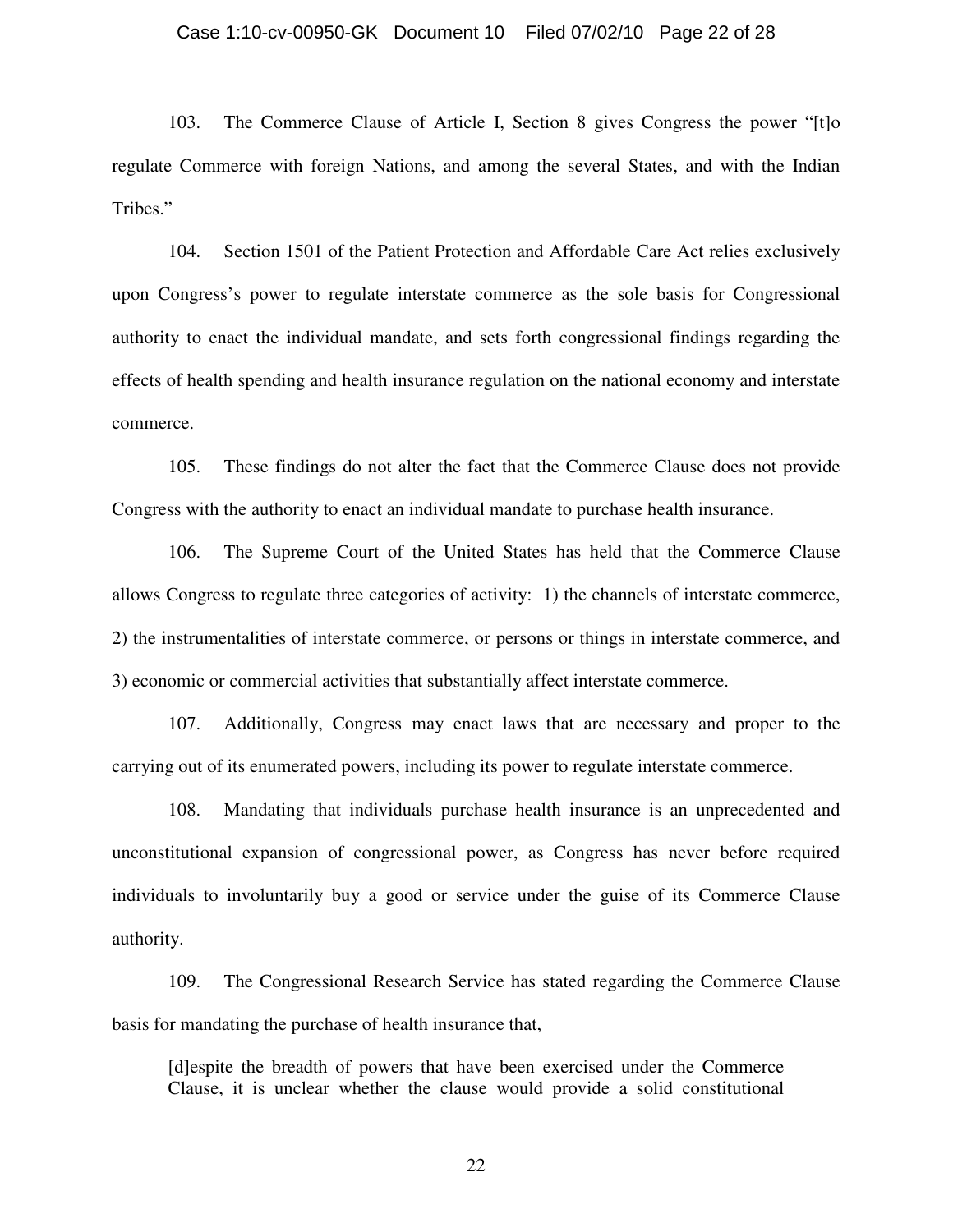## Case 1:10-cv-00950-GK Document 10 Filed 07/02/10 Page 23 of 28

foundation for legislation containing a requirement to have health insurance. Whether such a requirement would be constitutional under the Commerce Clause is perhaps the most challenging question posed by such a proposal, as *it is a novel issue whether Congress may use this clause to require an individual to purchase a good or service*.

Cong. Research Serv., *Requiring Individuals to Obtain Health Insurance: A Constitutional Analysis*, at 3, July 24, 2009, *available at* http://assets.opencrs.com/rpts/R40725\_20090724.pdf (emphasis added).

110. The individual mandate exceeds Congress' authority under the Commerce Clause, as it does not regulate economic or commercial activities that substantially affect interstate commerce.

111. The Supreme Court has never held that Congress' power to regulate commercial or economic activities that substantially affect interstate commerce includes the much broader power to reach *inactivity* and require persons who are not engaged in economic or commercial activities to become so engaged.

112. Merely existing in the United States without health insurance is not an economic or commercial "class of activity" that falls within Congress' authority to regulate under the Commerce Clause.

113. In addition, the Supreme Court's Commerce Clause cases do not support the claim that the individual mandate falls within Congress' authority as an essential part of a larger regulation of economic activity.

114. If Congress succeeds in asserting this unprecedented claim of authority, it would set a sweepingly broad standard unsupported by the Constitution that would allow Congress to dictate to individuals that they must, or must not, buy countless other goods or services in the marketplace. To interpret the Commerce Clause to afford Congress such vast, all-encompassing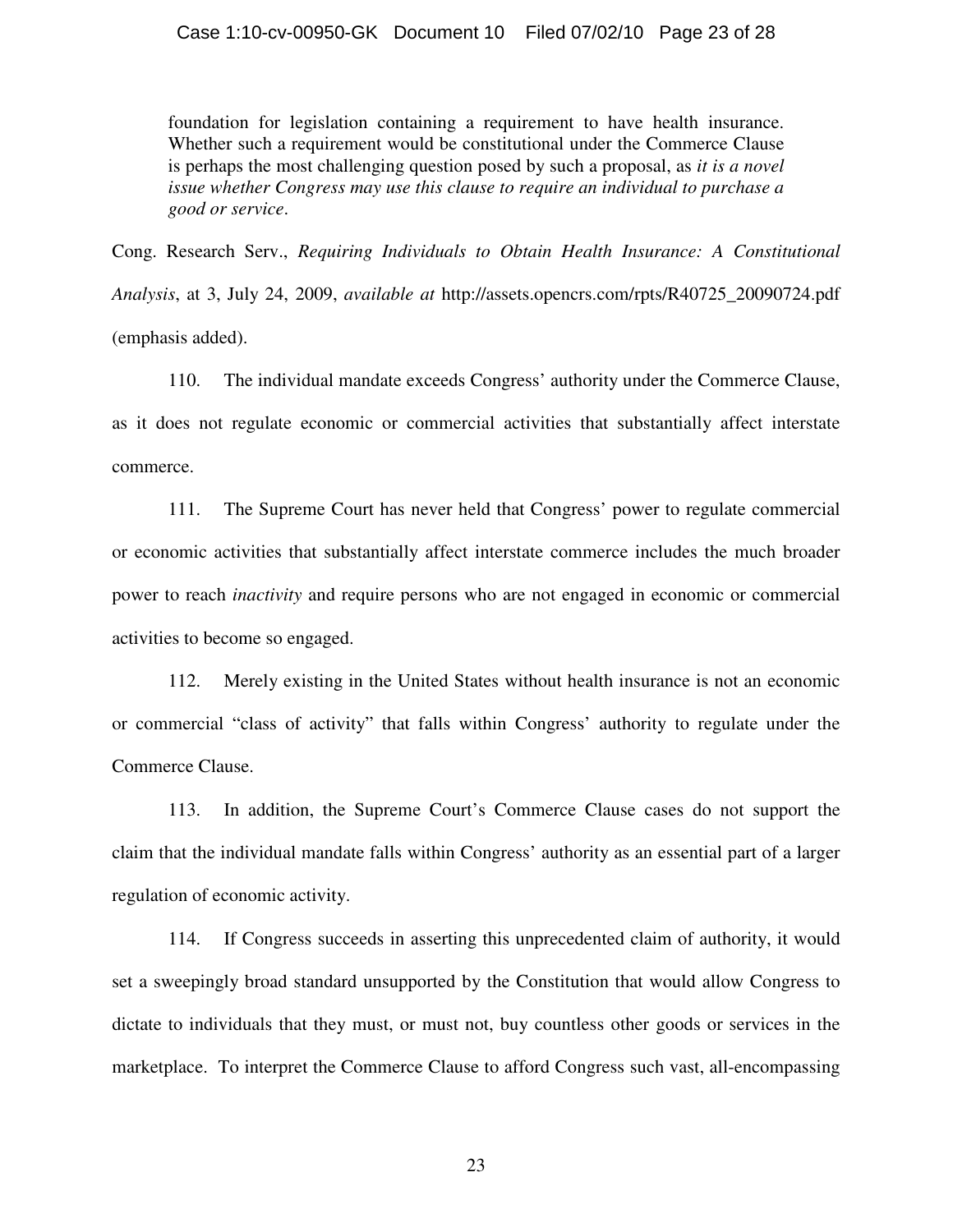### Case 1:10-cv-00950-GK Document 10 Filed 07/02/10 Page 24 of 28

authority over the daily lives of Americans would eviscerate the idea of a federal government of limited powers.

115. The individual mandate is not supported by Congress' authority to "make all laws which shall be necessary and proper for carrying into execution the foregoing powers, and all other powers vested by this Constitution in the Government of the United States, or in any department or officer thereof." U.S. Const. Art. I, Sec. 8.

116. The individual mandate is not supported by any other enumerated power of Congress set forth in Article I of the Constitution, nor did Congress invoke any other power in support of the mandate that individuals must purchase and maintain health insurance.

117. Furthermore, the coerced payment of money to private insurance companies, as the individual mandate requires, is not a "tax" and, as such, does not invoke Congress' authority under Article I, Section 8 of the Constitution "[t]o lay and collect Taxes, Duties, Imposts and Excises."

118. The imposition of shared responsibility payments upon individuals who do not comply with the individual mandate is not a constitutional exercise of Congress' taxing authority. If such payments are deemed to be a tax, they constitute an unlawful capitation or direct tax in violation of Article I, Section 2, Clause 3 and Article I, Section 9, Clause 4 of the Constitution.

119. As a direct and proximate result of Defendants' violation of the Constitution, Plaintiffs are suffering immediate and continuing harm, entitling them to the relief sought in their Prayer for Relief.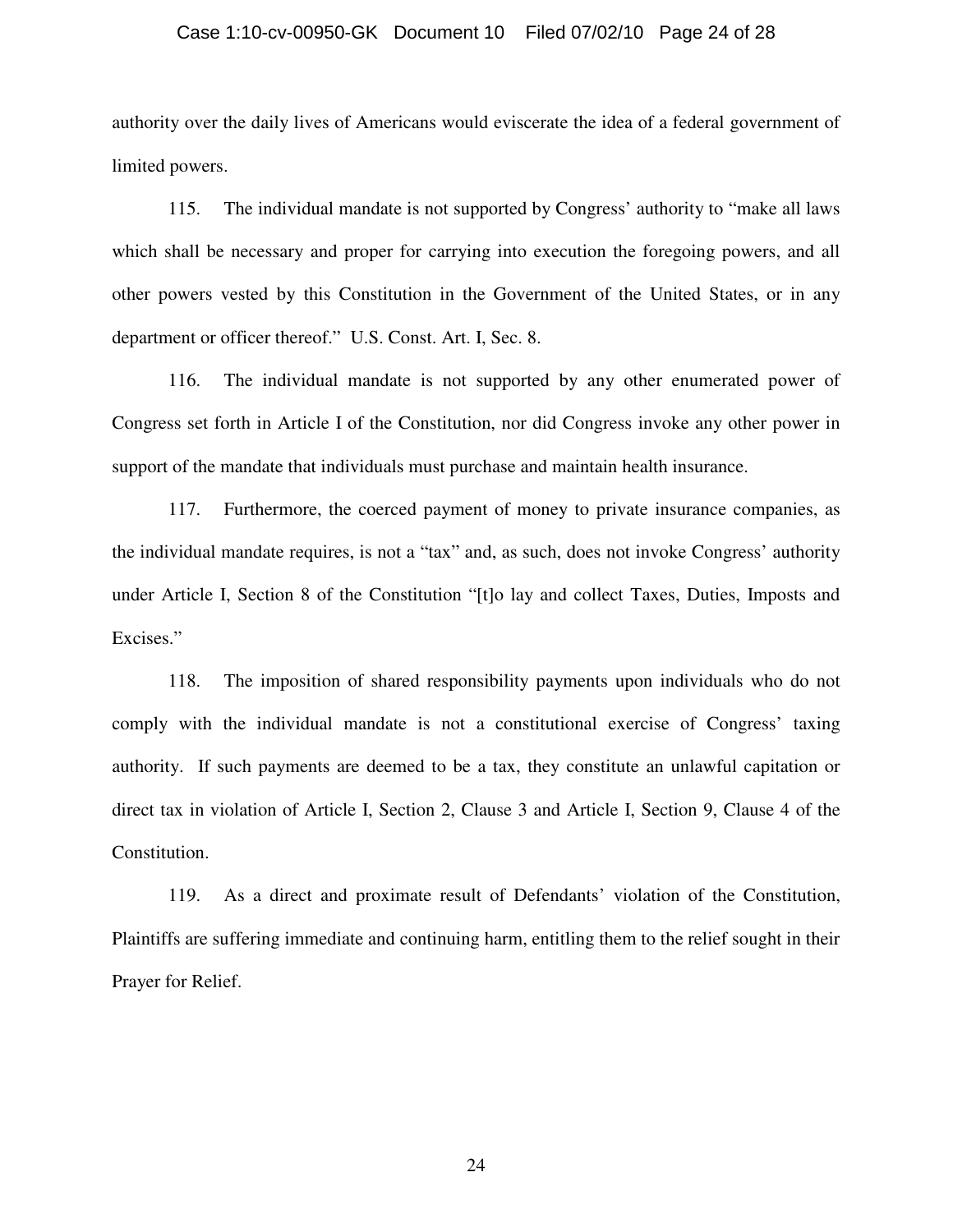# **COUNT TWO: THE INDIVIDUAL MANDATE VIOLATES PLAINTIFFS' RIGHTS AS PROTECTED BY RFRA (AS TO PLAINTIFFS MEAD, LEE, AND SEVEN-SKY)**

120. The allegations in the preceding paragraphs 1 through 101 are hereby incorporated by reference.

121. The Religious Freedom Restoration Act, 42 U.S.C. § 2000bb *et seq.*, prohibits the Federal Government from substantially burdening a person's exercise of religion—even through neutral laws of general applicability—unless the Government demonstrates that imposing the burden upon the person is the least restrictive means of advancing a compelling governmental interest.

122. RFRA states that "[a] person whose religious exercise has been burdened in violation of this section may assert that violation as a claim or defense in a judicial proceeding and obtain appropriate relief against a government." 42 U.S.C. § 2000bb-1(c).

123. The individual mandate provisions of the Act violate the rights of Plaintiffs Mead, Lee, and Seven-Sky as set forth in RFRA.

124. The Act's requirement that Plaintiffs Mead, Lee, and Seven-Sky purchase health insurance, under the threat of significant financial penalties, substantially burdens the exercise of their religion. They are forced to either join a health insurance system that contradicts the tenets of their faith or pay substantial penalties for following the tenets of their faith.

125. The substantial burden that the individual mandate imposes upon Plaintiffs Mead, Lee, and Seven-Sky is immediate and concrete, as their financial affairs and lifestyles are presently affected because they are compelled to start preparing themselves now to pay thousands of dollars over the next several years as the individual mandate requires.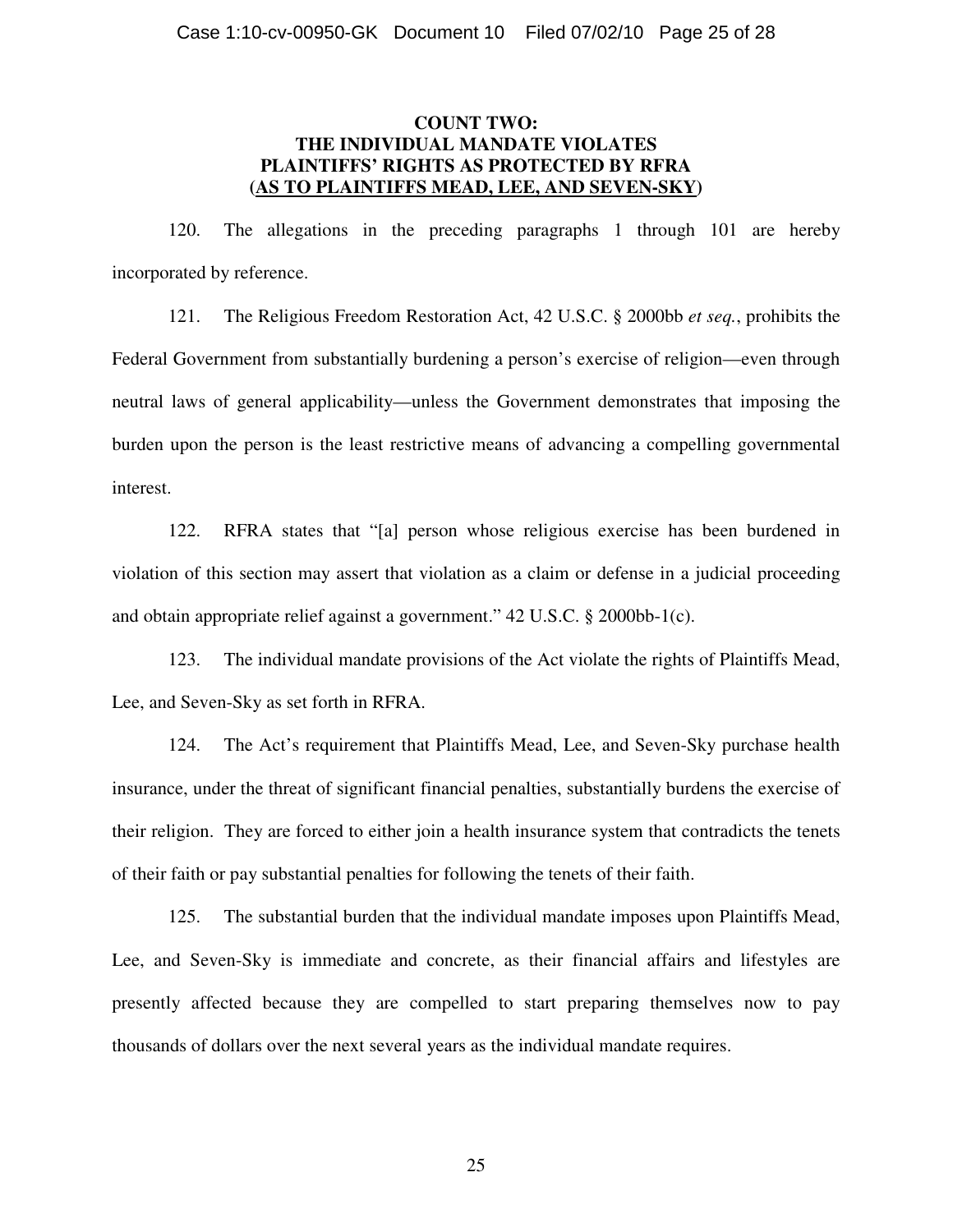### Case 1:10-cv-00950-GK Document 10 Filed 07/02/10 Page 26 of 28

126. The individual mandate does not advance a compelling governmental interest, and imposing a substantial burden upon Plaintiffs Mead, Lee, and Seven-Sky is not the least restrictive means of advancing any interest the government might have.

127. As a direct and proximate result of Defendants' violation of RFRA, Plaintiffs Mead, Lee, and Seven-Sky are suffering immediate and continuing harm, entitling them to the relief sought in their Prayer for Relief.

## **VI. PRAYER FOR RELIEF**

128. Wherefore, based on the foregoing causes of action as set forth in this Complaint, Plaintiffs respectfully pray that the Court grant them the following relief:

- A. That the Court enter a declaratory judgment in favor of all Plaintiffs, declaring unconstitutional the individual mandate provisions contained in the Patient Protection and Affordable Care Act;
- B. That the Court enter a declaratory judgment in favor of Plaintiffs Mead, Lee, and Seven-Sky declaring that the application of the Patient Protection and Affordable Care Act to them violates their rights under the Religious Freedom Restoration Act;
- C. That the Court enter a permanent injunction against the enforcement of the individual mandate provisions contained in the Patient Protection and Affordable Care Act;
- D. That the Court invalidate the Patient Protection and Affordable Care Act in its entirety and enjoin its enforcement should the Court determine that the individual mandate provisions are not severable from the rest of the Act;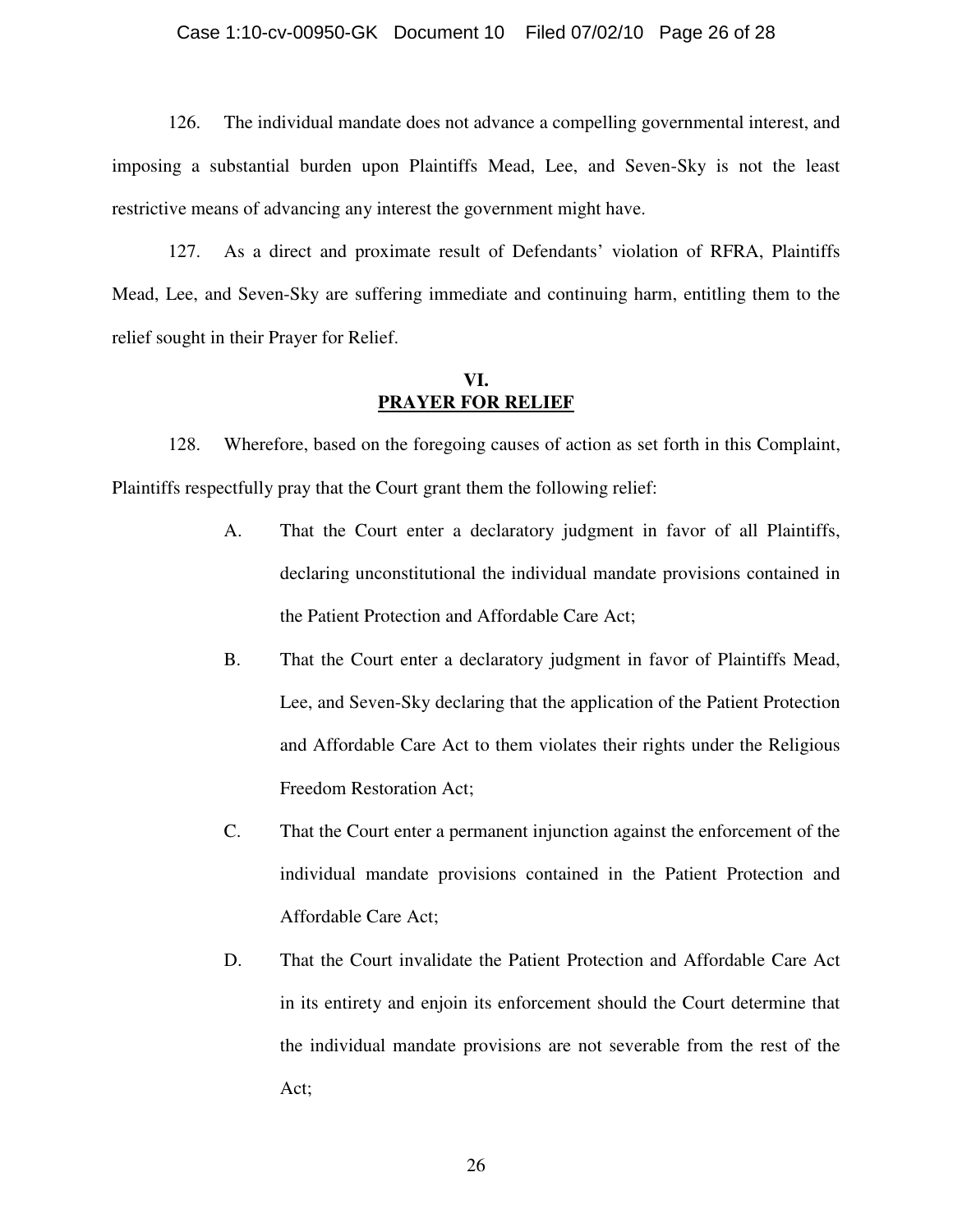- E. That the Court award all Plaintiffs their reasonable attorneys' fees, costs, and expenses pursuant to the Equal Access to Justice Act, 28 U.S.C. § 2412, and other applicable laws; and
- F. That the Court award all Plaintiffs such other and further relief as the Court deems just and proper.

Respectfully submitted on this 2nd day of July, 2010,

Edward L. White III (Admitted pro hac vice) American Center for Law & Justice 5068 Plymouth Road Ann Arbor, MI 48105 Tel. 734-662-2984; Fax. 734-302-1758 ewhite@aclj.org

Erik M. Zimmerman (Admitted pro hac vice) American Center for Law & Justice 1000 Regent University Dr. Virginia Beach, VA 23464 Tel. 757-226-2489; Fax. 757-226-2836 ezimmerman@aclj.org

Jay Alan Sekulow\* (D.C. Bar No. 496335) Stuart J. Roth\* (D.C. Bar No. 475937) Colby M. May (D.C. Bar No. 394340)

/s/ James Matthew Henderson Sr. James Matthew Henderson Sr. (D.C. Bar No. 452639) *Counsel of Record*  American Center for Law & Justice

201 Maryland Avenue, NE Washington, DC 20002 Tel. 202-546-8890; Fax. 202-546-9309 sekulow@aclj.org sjr@aclj-dc.org cmmay@aclj-dc.org jmhenderson@aclj-dc.org

\*Bar admission applications pending

*Counsel for Plaintiffs*